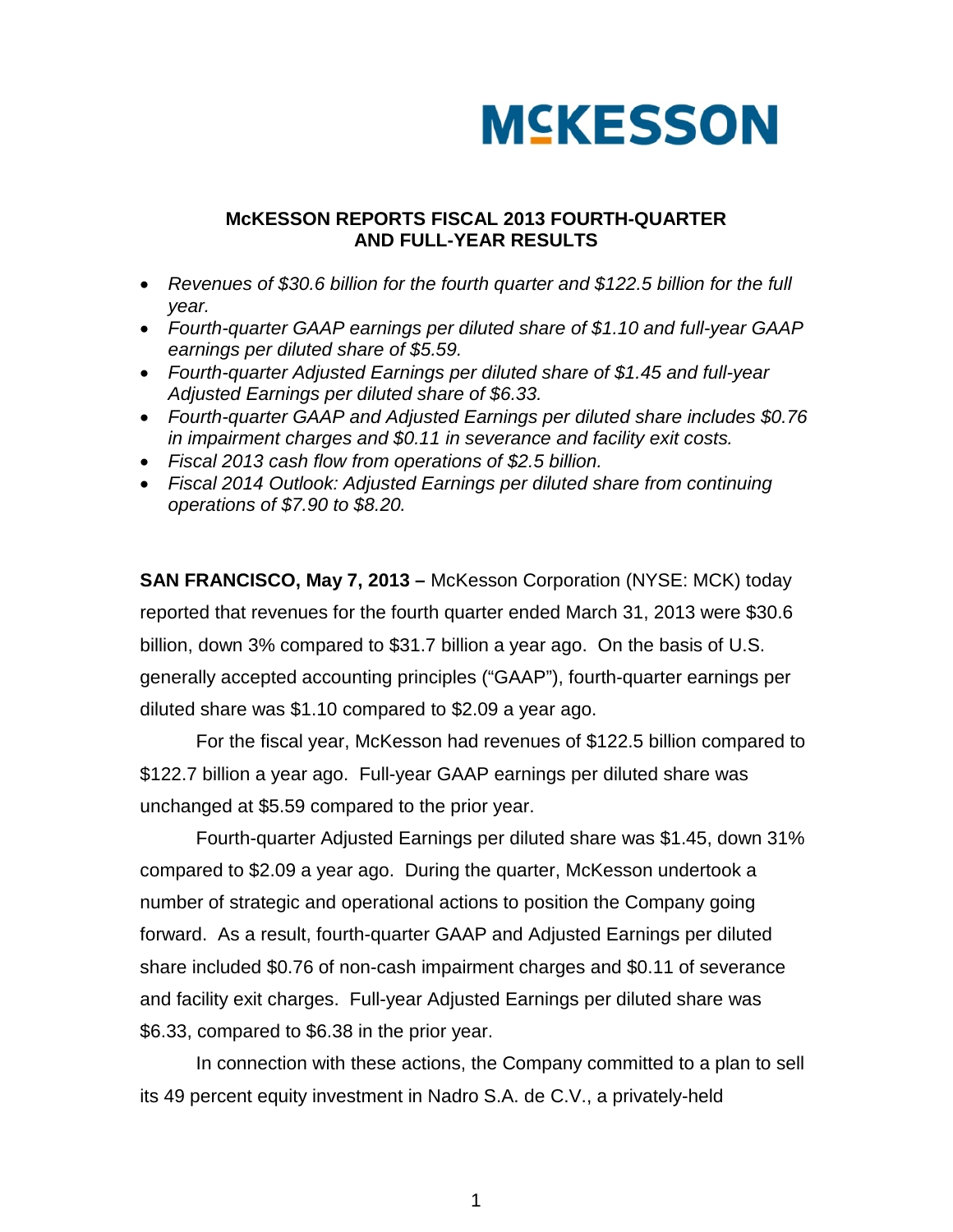pharmaceutical distributor in Mexico, which resulted in a fourth-quarter non-cash, pre-tax impairment charge of \$191 million.

The Company's actions also include a realignment of the Technology Solutions segment. As part of this realignment, the Company intends to exit its International Technology and Hospital Automation businesses. Results for these two businesses will be reported in discontinued operations beginning in the first fiscal quarter of 2014.

"We took important strategic and operational actions during the quarter and while these actions impacted our fourth quarter financial results, I believe they leave the Company well positioned for continued success going forward," said John H. Hammergren, chairman and chief executive officer. "Turning to our operating results, I am pleased with the strong performance of our Distribution Solutions segment in the fourth quarter, which capped off another outstanding year in the segment. In addition to the strong operating performance in our Distribution Solutions segment, we had another great year of cash flow performance and deployed a record level of capital for acquisitions and share repurchases, creating further value for our shareholders."

During the fourth quarter, McKesson completed the acquisition of PSS World Medical, Inc. Also during the fourth quarter, McKesson repurchased \$800 million of its common stock.

For the year, McKesson generated cash from operations of \$2.5 billion, and ended the year with cash and cash equivalents of \$2.5 billion and a gross debt-to-capital ratio of 40.8%. During the year, McKesson spent \$1.9 billion on acquisitions, repurchased \$1.2 billion of its common stock, paid \$194 million in dividends, and had internal capital spending of \$406 million.

"The strength of our balance sheet and cash flow performance continue to provide opportunities to create value for our shareholders through our portfolio approach to capital deployment," Hammergren commented. "In the fourth quarter we completed the acquisition of PSS and have begun the process of bringing together the best of our combined businesses to help our customers improve efficiency and deliver better care to their patients. In addition, our strong cash flow allowed us to repurchase shares of common stock valued at more than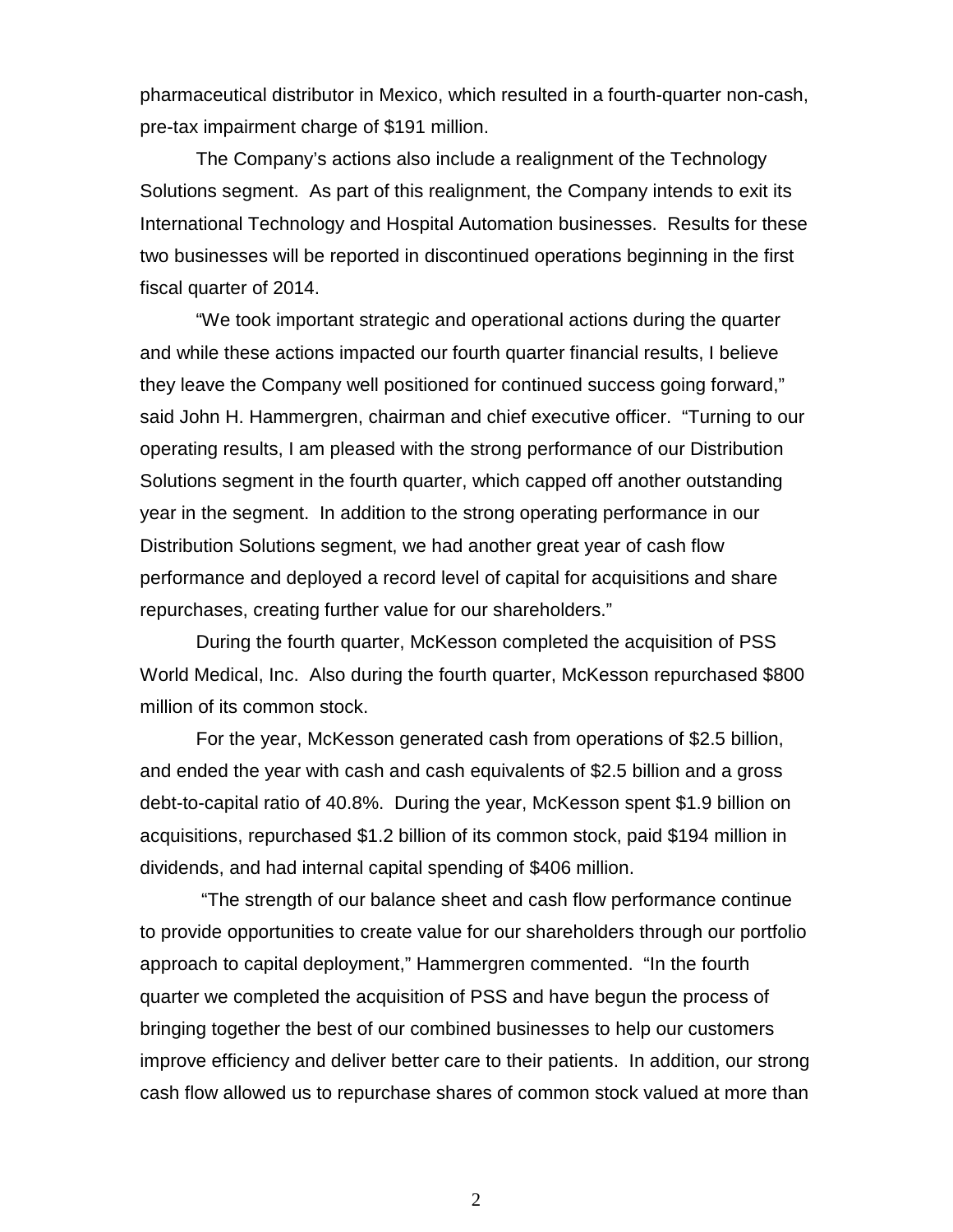\$1.2 billion in Fiscal 2013. We plan to continue our portfolio approach to capital deployment with a mix of acquisitions, share repurchases, dividends and internal investments."

### **Segment Results**

Distribution Solutions revenues were down 4% for the fourth quarter and were flat for the full year compared to the prior year. U.S. pharmaceutical distribution direct revenues were up 1% for the fourth quarter and warehouse sales were down 26%. For the full year, U.S. pharmaceutical distribution direct revenues were up 2% compared to the prior year, primarily reflecting market growth offset by the impact of brand-to-generic conversions. For the full year, warehouse sales were down 9%, primarily reflecting brand-to-generic conversions.

Canadian revenues, on a constant currency basis, decreased 5% for the fourth quarter primarily due to a customer transition and one less sales day. Including an unfavorable currency impact of 1%, Canadian revenues decreased 6% for the fourth quarter. For the full year, Canadian revenues decreased 2% on a constant currency basis. Including an unfavorable currency impact of 1%, Canadian revenues decreased 3% for the full year.

Medical-Surgical distribution and services revenues were up 37% for the fourth quarter driven primarily by the acquisition of PSS. For the full year, Medical-Surgical revenues were up 15% driven by market growth, new customers and the acquisition of PSS.

In the fourth quarter, Distribution Solutions GAAP operating profit was \$551 million and GAAP operating margin was 1.85%. Fourth-quarter adjusted operating profit was \$643 million and the adjusted operating margin was 2.16%. Distribution Solutions fourth-quarter results include a \$191 million non-cash, pretax charge related to the impairment of our investment in Nadro and a \$16 million pre-tax charge for severance and facility exit costs related to the actions taken to position this segment for future growth. For the full year, GAAP operating profit was \$2.2 billion and GAAP operating margin was 1.85%. For the full year,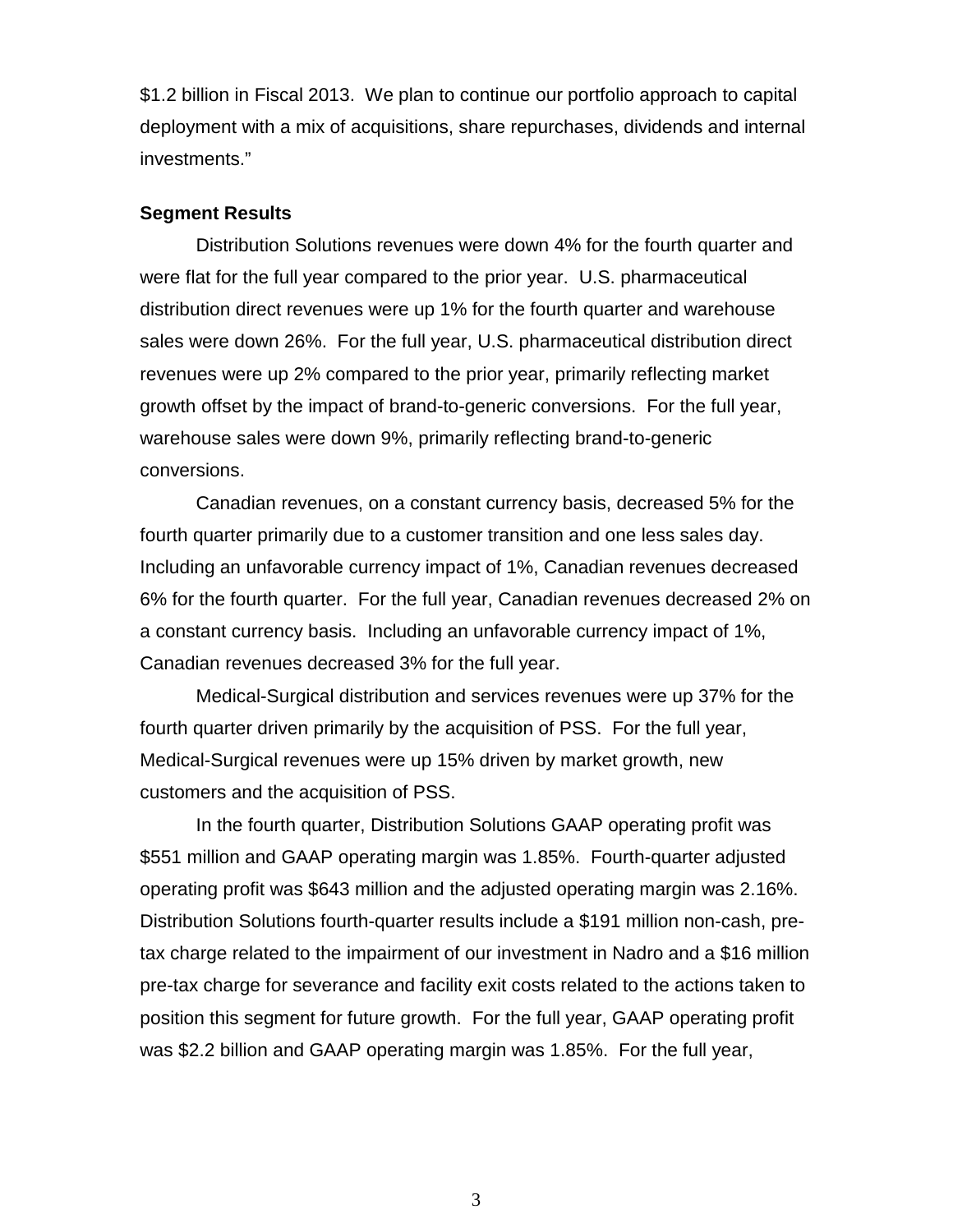adjusted operating profit was \$2.5 billion and the adjusted operating margin was 2.07%.

"Our businesses in Distribution Solutions had another great year with strong operating performance across the segment. The tremendous efficiency of our pharmaceutical distribution business and the comprehensive value we provide allow us to establish and maintain our longstanding customer relationships. I am also particularly pleased with the performance of our Medical-Surgical distribution business in Fiscal 2013. With the acquisition of PSS now complete, our combined products, services, technology and people provide a great platform to continue this momentum and enhance the value we bring to our customers," said Hammergren.

In Technology Solutions, revenues were up 6% for the fourth quarter and up 3% for the full year. GAAP operating profit was \$28 million for the fourth quarter and GAAP operating margin was 3.07%. Adjusted operating profit was \$50 million for the fourth quarter and adjusted operating margin was 5.48%. Technology Solutions fourth-quarter results include a \$46 million non-cash, pretax impairment charge primarily for goodwill, and a \$16 million pre-tax severance and facility exit charge related to the realignment of the businesses in this segment. For the full year, GAAP operating profit was \$297 million and GAAP operating margin was 8.73%. For the full year, adjusted operating profit was \$371 million and the adjusted operating margin was 10.91%.

"In our Technology Solutions segment we are taking a number of steps to focus in the areas where we have a leading position and invest in the opportunities where we can provide innovative solutions to our customers. These steps will enhance the strength of our solutions, and help our customers deliver better business results and provide better care to their patients in an increasingly connected healthcare environment," Hammergren said.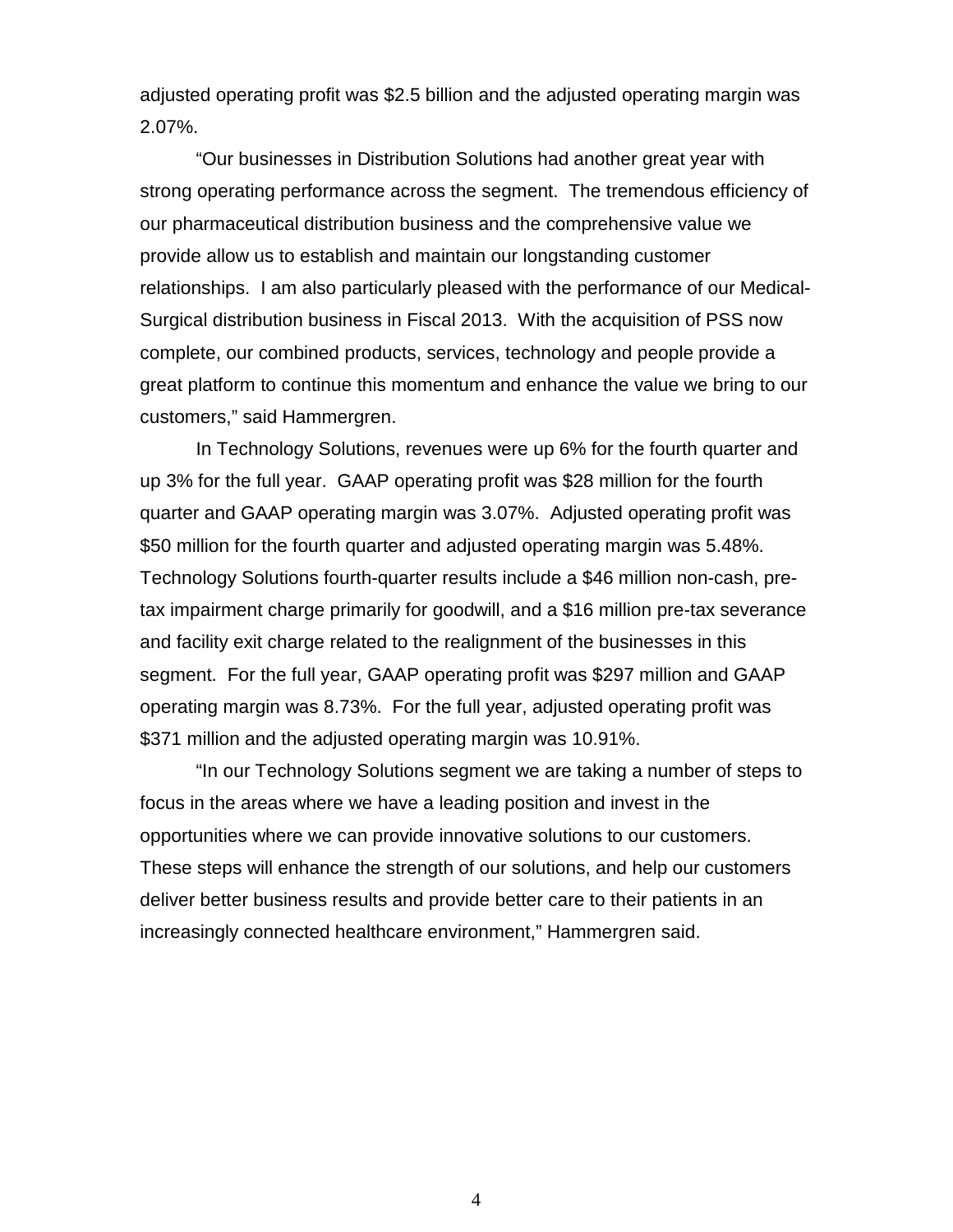## **Fiscal Year 2013 Reconciliation of GAAP Results to Adjusted Earnings**

Adjusted Earnings per diluted share of \$6.33 for the fiscal year ended March 31, 2013 excludes the following GAAP items:

- Amortization of acquisition-related intangible assets of 57 cents per diluted share.
- Acquisition expenses and related adjustments add two cents per diluted share, including the impact of the \$81 million pre-tax gain on business combination related to the acquisition of the remaining 50% ownership interest in McKesson's corporate headquarters building completed during the first quarter.
- Litigation reserve adjustments of 19 cents per diluted share.

## **Fiscal Year 2014 Outlook**

"Our Fiscal 2014 guidance reflects solid growth across our broad portfolio of businesses, aided by the continued strength of our balance sheet. McKesson expects Adjusted Earnings per diluted share from continuing operations between \$7.90 and \$8.20 for the fiscal year ending March 31, 2014," Hammergren concluded.

## **Key Assumptions for Fiscal Year 2014 Outlook**

The Fiscal 2014 outlook is based on the following key assumptions and is also subject to the Risk Factors outlined below.

- Distribution Solutions revenue growth will rebound significantly as brandto-generic conversions slow, aided by expected growth from our existing customers and the acquisition of PSS World Medical.
- Branded and generic drug price trends in Fiscal 2014 are expected to be similar to those we experienced in Fiscal 2013.
- We expect the contribution to profit from the launch of new oral generic pharmaceuticals will decline significantly year-over-year.
- Technology Solutions revenue growth will accelerate from the level of growth in Fiscal 2013 driven primarily by acquisitions completed in that fiscal year.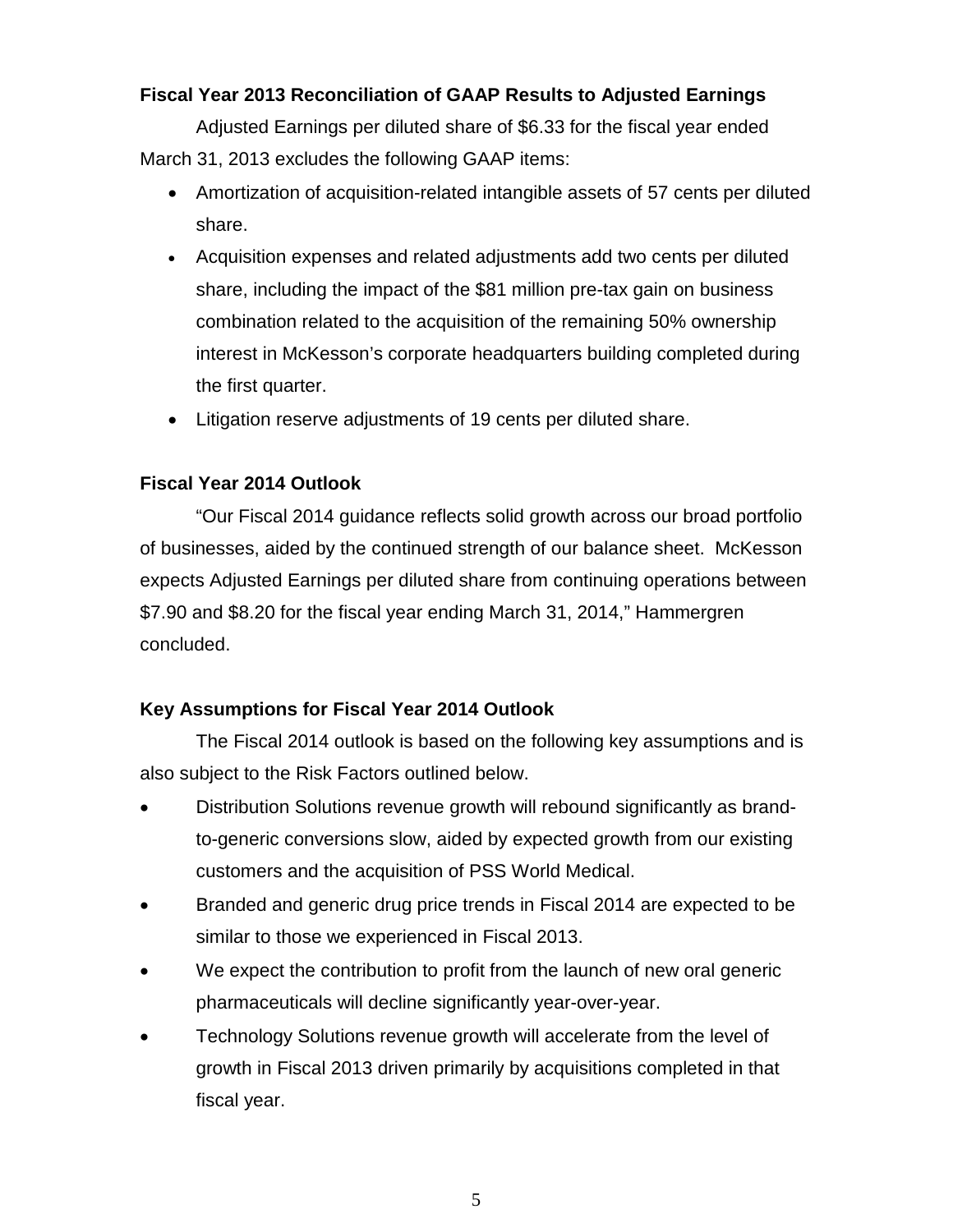- The guidance range assumes a full-year adjusted tax rate of approximately 31%, which may vary from quarter to quarter.
- Property acquisitions and capitalized software expenditures should be between \$400 million and \$450 million.
- Cash flow from operations is expected to be approximately \$2 billion.
- Weighted average diluted shares used in the calculation of earnings are expected to be approximately 231 million for the year.
- Based on acquisitions closed as of March 31, 2013:
	- o We expect amortization of acquisition-related intangible assets of approximately 78 cents per diluted share.
	- o We expect acquisition expenses and related adjustments of 22 cents per diluted share.
- The Fiscal 2014 guidance range does not include any potential litigation reserve adjustments, or the impact of any potential new acquisitions, divestitures, impairments, material restructurings or charges for LIFO inventory accounting adjustments.

## **Adjusted Earnings**

McKesson separately reports financial results on the basis of Adjusted Earnings. Adjusted Earnings is a non-GAAP financial measure defined as GAAP income from continuing operations, excluding amortization of acquisition-related intangible assets, acquisition expenses and related adjustments, and certain litigation reserve adjustments. A reconciliation of McKesson's financial results determined in accordance with GAAP to Adjusted Earnings is provided in Schedules 2, 3 and 4 of the financial statement tables included with this release.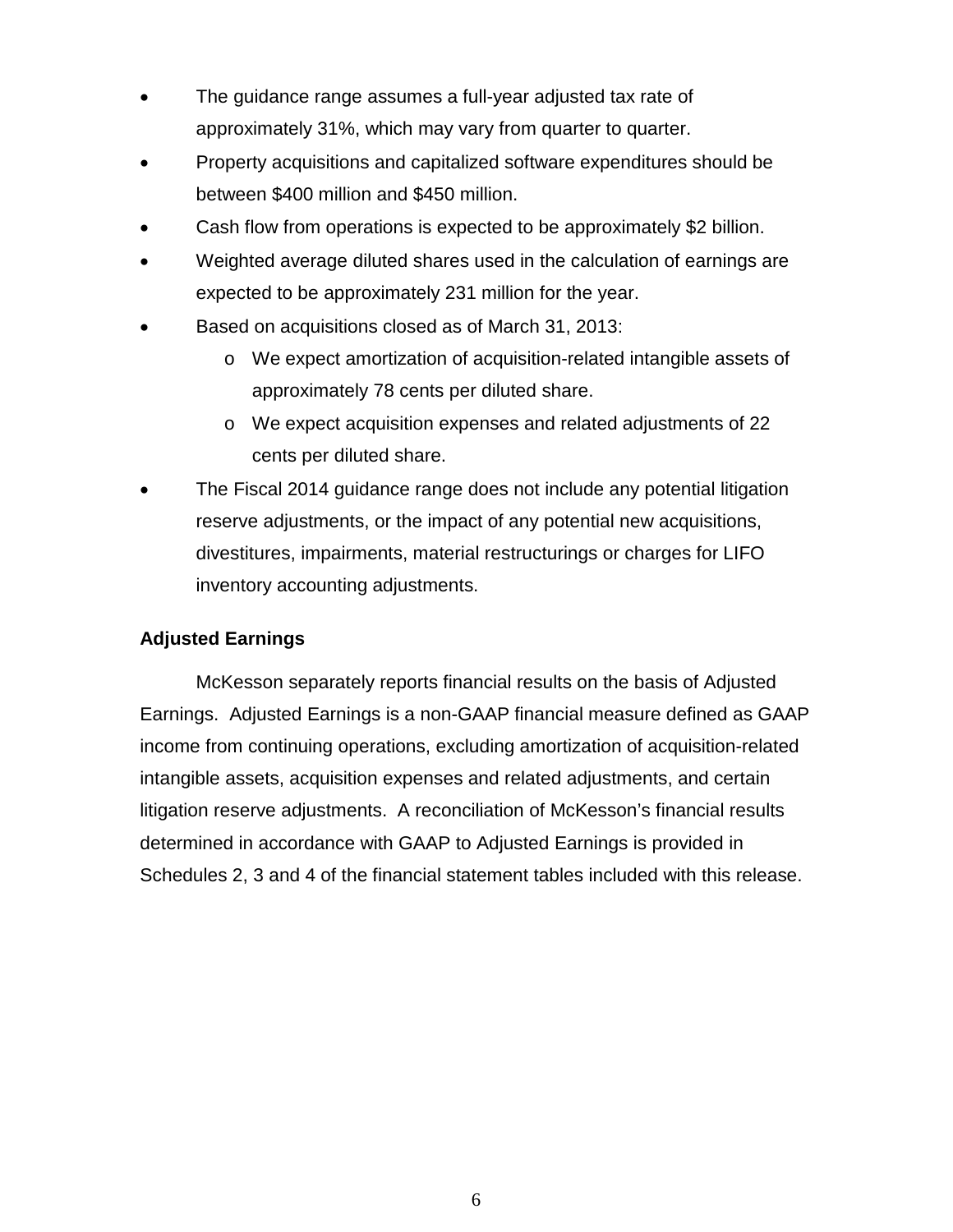### **Risk Factors**

Except for historical information contained in this press release, matters discussed may constitute "forward-looking statements" within the meaning of Section 27A of the Securities Act of 1933 and Section 21E of the Securities Exchange Act of 1934, as amended, that involve risks and uncertainties that could cause actual results to differ materially from those projected, anticipated or implied. These statements may be identified by their use of forward-looking terminology such as "believes", "expects", "anticipates", "may", "will", "should", "seeks", "approximately", "intends", "plans", "estimates" or the negative of these words or other comparable terminology. The discussion of financial trends, strategy, plans or intentions may also include forward-looking statements. It is not possible to predict or identify all such risks and uncertainties; however, the most significant of these risks and uncertainties are described in the company's Form 10-K, Form 10-Q and Form 8-K reports filed with the Securities and Exchange Commission and include, but are not limited to: material adverse resolution of pending legal proceedings; changes in the U.S. healthcare industry and regulatory environment; changes in the Canadian healthcare industry and regulatory environment; competition; substantial defaults in payment or a material reduction in purchases by, or the loss of, a large customer or group purchasing organization; the loss of government contracts as a result of compliance or funding challenges; public health issues in the U.S. or abroad; malfunction, failure or breach of sophisticated internal information systems to perform as designed; the adequacy of insurance to cover property loss or liability claims; the company's failure to attract and retain customers for its software products and solutions due to integration and implementation challenges, or due to an inability to keep pace with technological advances; the company's proprietary products and services may not be adequately protected, and its products and solutions may be found to infringe on the rights of others; system errors or failure of our technology products and solutions to conform to specifications; disaster or other event causing interruption of customer access to data residing in our service centers; the delay or extension of our sales or implementation cycles for external software products; changes in circumstances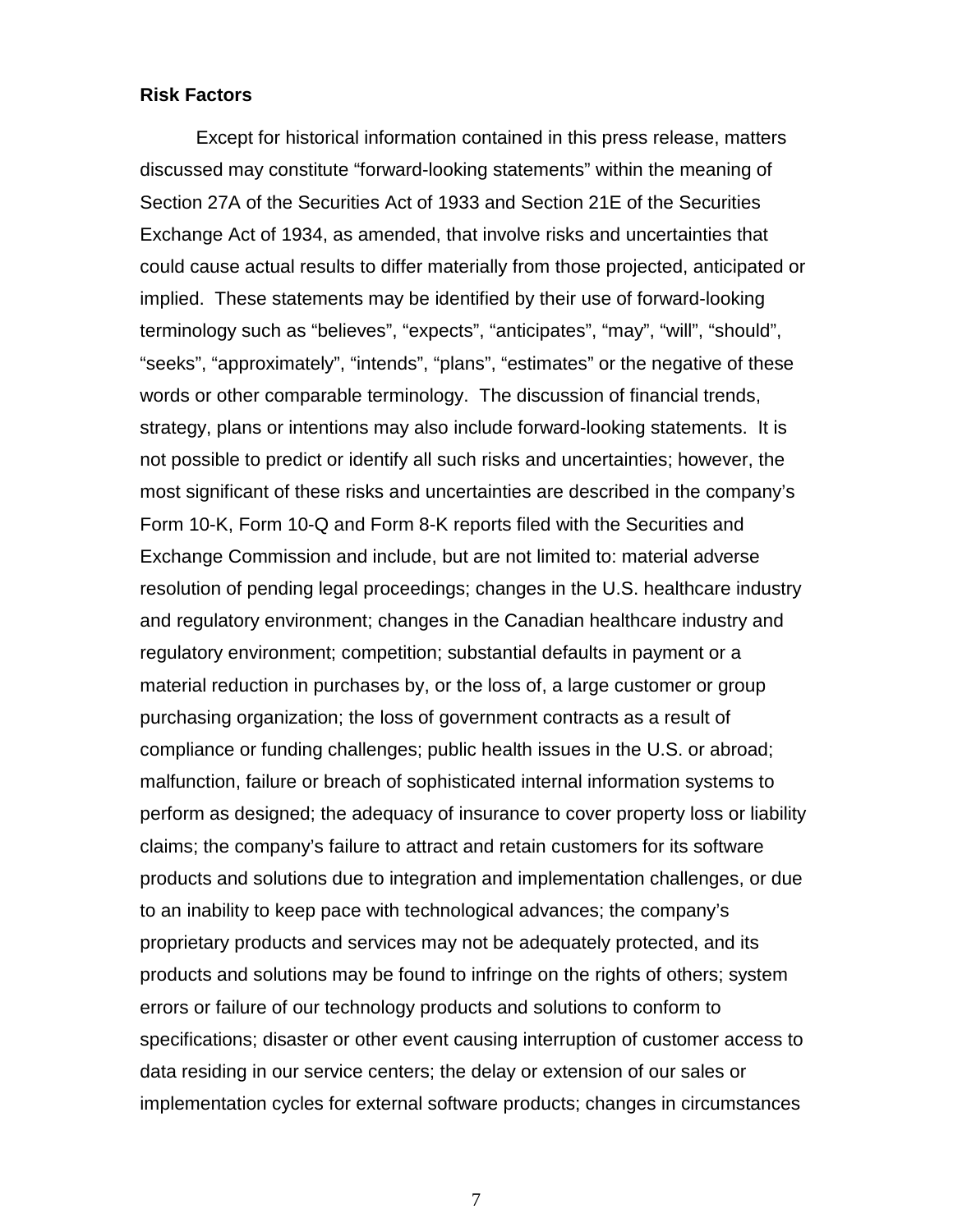that could impair our goodwill or intangible assets; foreign currency fluctuations or disruptions to our foreign operations; new or revised tax legislation or challenges to our tax positions; the company's ability to successfully identify, consummate and integrate strategic acquisitions; general economic conditions, including changes in the financial markets that may affect the availability and cost of credit to the company, its customers or suppliers; and changes in accounting principles generally accepted in the United States of America.The reader should not place undue reliance on forward-looking statements, which speak only as of the date they are first made. Except to the extent required by law, the company undertakes no obligation to publicly release the result of any revisions to these forward-looking statements to reflect events or circumstances after the date hereof, or to reflect the occurrence of unanticipated events.

The company has scheduled a conference call for 5:00 PM ET. The dialin number for individuals wishing to participate on the call is 719-234-7317. Erin Lampert, vice president, Investor Relations, is the leader of the call, and the password to join the call is 'McKesson'. A replay of this conference call will be available for five calendar days. The dial-in number for individuals wishing to listen to the replay is 888-203-1112 and the pass code is 8412149. A webcast of the conference call will also be available live and archived on the company's Investor Relations website at [www.mckesson.com/investors.](http://www.mckesson.com/investors)

Shareholders are encouraged to review SEC filings and more information about McKesson, which are located on the company's website.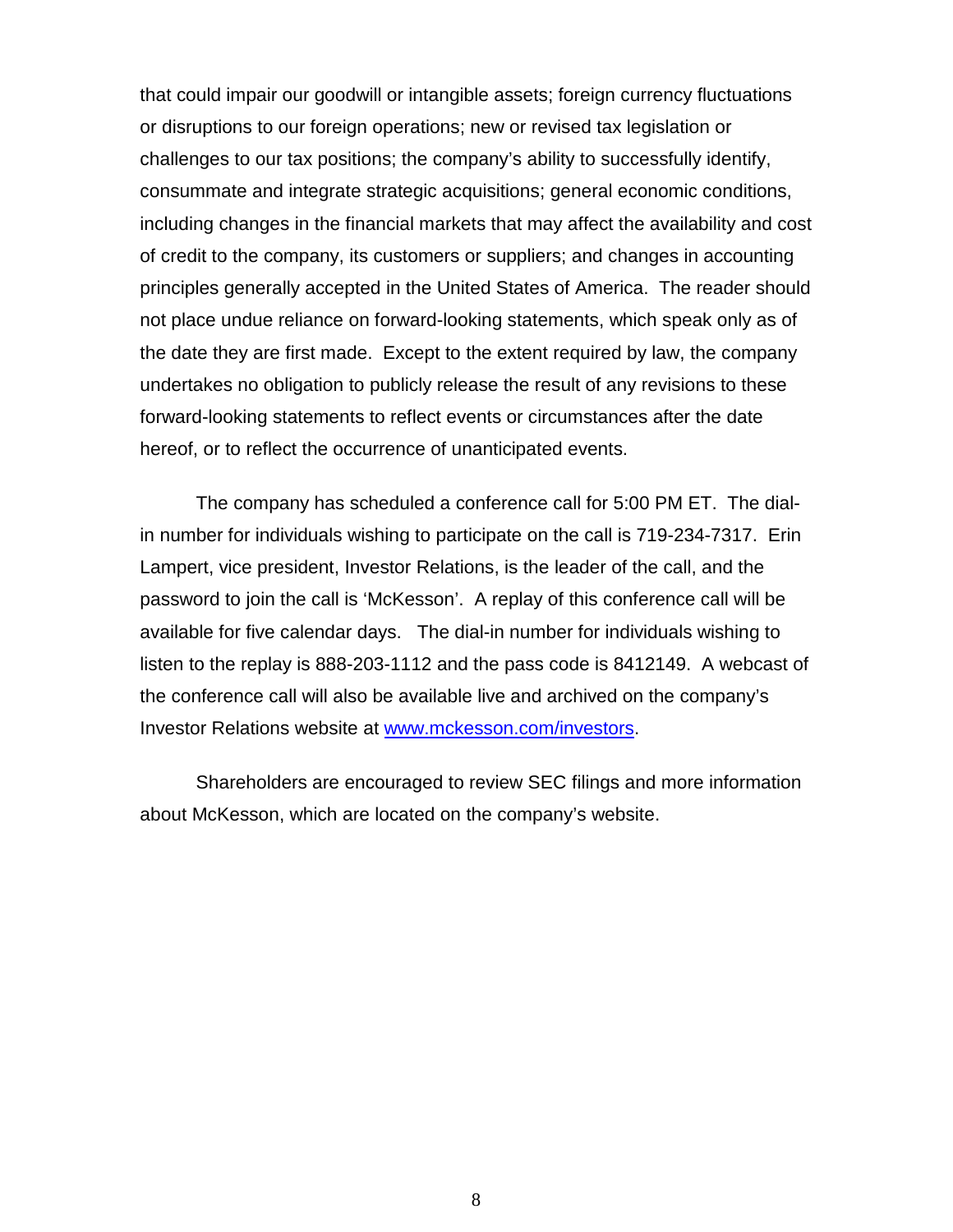## **About McKesson**

McKesson Corporation, currently ranked 14th on the FORTUNE 500, is a healthcare services and information technology company dedicated to making the business of healthcare run better. We partner with payers, hospitals, physician offices, pharmacies, pharmaceutical companies and others across the spectrum of care to build healthier organizations that deliver better care to patients in every setting. McKesson helps its customers improve their financial, operational, and clinical performance with solutions that include pharmaceutical and medical-surgical supply management, healthcare information technology, and business and clinical services. For more information, visit [http://www.mckesson.com.](http://www.mckesson.com/)

###

Contact:

Erin Lampert, 415-983-8391 (Investors and Financial Media) Erin.Lampert@McKesson.com Kris Fortner, 415-983-8352 (General and Business Media) Kris.Fortner@McKesson.com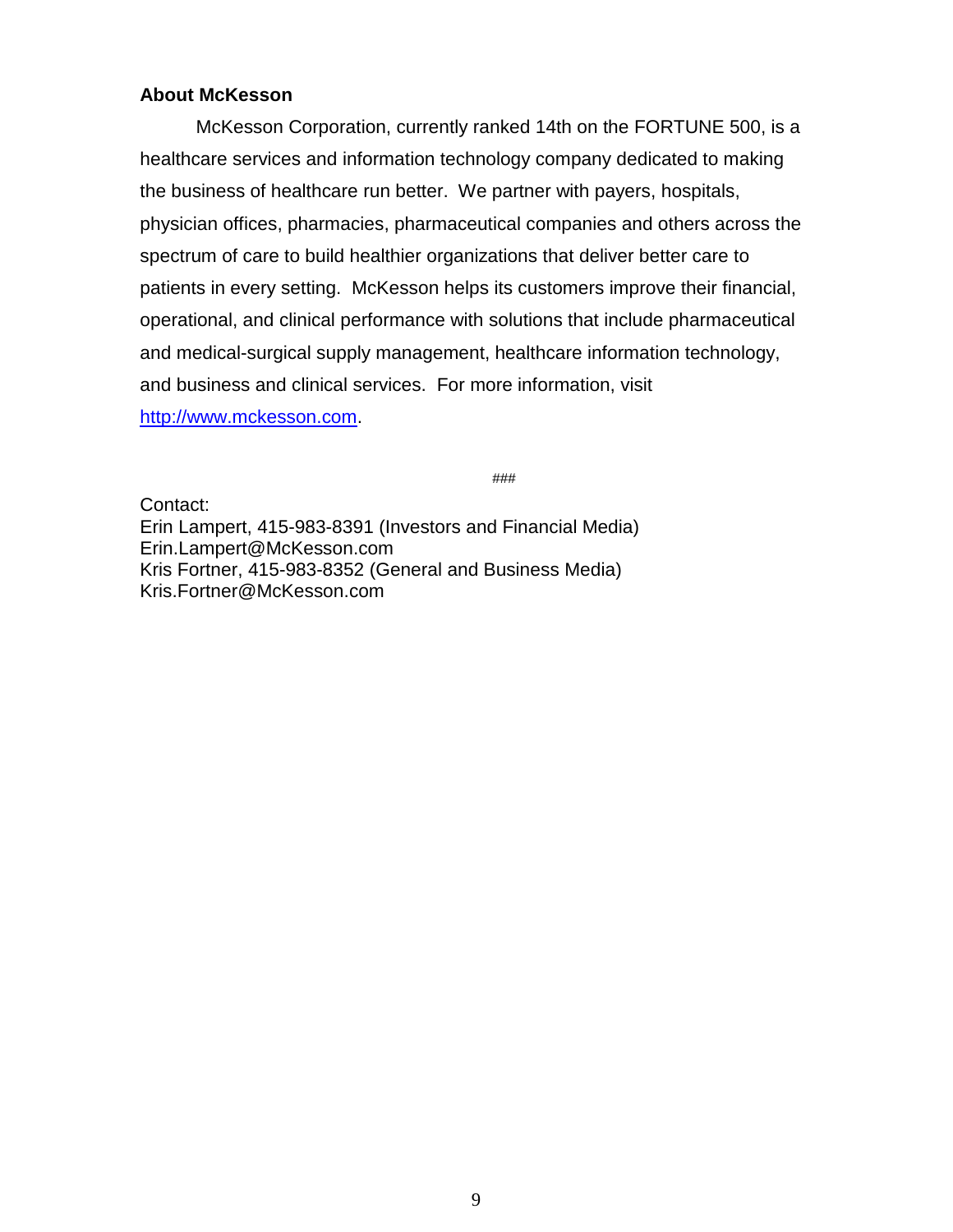#### **(in millions, except per share amounts) McKESSON CORPORATION CONDENSED CONSOLIDATED STATEMENTS OF OPERATIONS - GAAP (unaudited)**

|                                                                                                                                              |          | Quarter Ended March 31,      |          |                             |                      |          |                                  |          | Year Ended March 31,         |                 |           |
|----------------------------------------------------------------------------------------------------------------------------------------------|----------|------------------------------|----------|-----------------------------|----------------------|----------|----------------------------------|----------|------------------------------|-----------------|-----------|
|                                                                                                                                              |          | 2013                         |          | 2012                        | Change               |          | 2013                             |          | 2012                         | Change          |           |
| Revenues                                                                                                                                     | \$       | 30,620                       | \$       | 31,699                      | $(3)$ %              | \$       | 122,455                          | \$       | 122,734                      |                 | %         |
| Cost of sales (1) (2) (3)                                                                                                                    |          | (28, 624)                    |          | (29, 854)                   | (4)                  |          | (115, 471)                       |          | (116, 167)                   | (1)             |           |
| Gross profit                                                                                                                                 |          | 1,996                        |          | 1,845                       | 8                    |          | 6,984                            |          | 6,567                        | 6               |           |
| Operating expenses <sup>(2)(3)(4)</sup><br>Litigation charges <sup>(5)</sup><br>Gain on business combination (6)<br>Total operating expenses |          | (1, 344)<br>(12)<br>(1, 356) |          | (1, 134)<br>(4)<br>(1, 138) | 19<br>200<br>19      |          | (4,678)<br>(72)<br>81<br>(4,669) |          | (4,269)<br>(149)<br>(4, 418) | 10<br>(52)<br>6 |           |
| Operating income                                                                                                                             |          | 640                          |          | 707                         | (9)                  |          | 2,315                            |          | 2,149                        | 8               |           |
| Other income, net<br>Impairment of an equity investment <sup>(7)</sup><br>Interest expense                                                   |          | 7<br>(191)<br>(70)           |          | 9<br>(59)                   | (22)<br>19           |          | 35<br>(191)<br>(240)             |          | 21<br>(251)                  | 67<br>(4)       |           |
| Income before income taxes                                                                                                                   |          | 386                          |          | 657                         | (41)                 |          | 1,919                            |          | 1,919                        |                 |           |
| Income tax expense<br>Net income                                                                                                             | \$       | (127)<br>259                 | \$       | (136)<br>521                | (7)<br>(50)          | \$       | (581)<br>1,338                   | \$       | (516)<br>1,403               | 13<br>(5)       |           |
| Earnings per common share (8)<br><b>Diluted</b><br><b>Basic</b>                                                                              | S.<br>\$ | 1.10<br>1.12                 | \$<br>\$ | 2.09<br>2.14                | $(47)$ %<br>$(48)$ % | \$<br>\$ | 5.59<br>5.71                     | \$<br>\$ | 5.59<br>5.70                 |                 | %<br>$\%$ |
| Weighted average common shares<br><b>Diluted</b><br><b>Basic</b>                                                                             |          | 237<br>231                   |          | 249<br>244                  | $(5)$ %<br>(5)       |          | 239<br>235                       |          | 251<br>246                   | $(5)$ %<br>(4)  |           |

(1) Cost of sales for the fourth quarter and fiscal year 2013 includes the receipt of \$17 million and \$44 million in our Distribution Solutions segment representing our share of settlements of antitrust class action lawsuits brought against drug manufacturers.

<sup>(2)</sup> Technology Solutions segment results for the fourth quarter and fiscal year 2013 include asset impairment charges of \$46 million, of which \$10 million was recorded in cost of sales and \$36 million was recorded in operating expenses.

(3) Technology Solutions segment results for the fourth quarter and fiscal year 2012 include product alignment charges of \$9 million and \$51 million, of which \$5 million and \$31 million was recorded in cost of sales and \$4 million and \$20 million was recorded in operating expenses.

(4) Distribution Solutions segment operating expenses for fiscal year 2013 include a \$40 million charge for a legal dispute in our Canadian business.

(5) Represent charges for the Average Wholesale Price ("AWP") litigation.

(6) Fiscal year 2013 operating expenses include an \$81 million pre-tax (\$51 million after-tax) gain on business combination related to the acquisition of the remaining 50% ownership interest in our corporate headquarters building.

 $^{(7)}$  Represents \$191 million pre tax (\$139 million after tax) impairment charge related to equity investment in Nadro S.A. de C.V. ("Nadro"), a pharmaceutical distributor in Mexico.

<sup>(8)</sup> Certain computations may reflect rounding adjustments.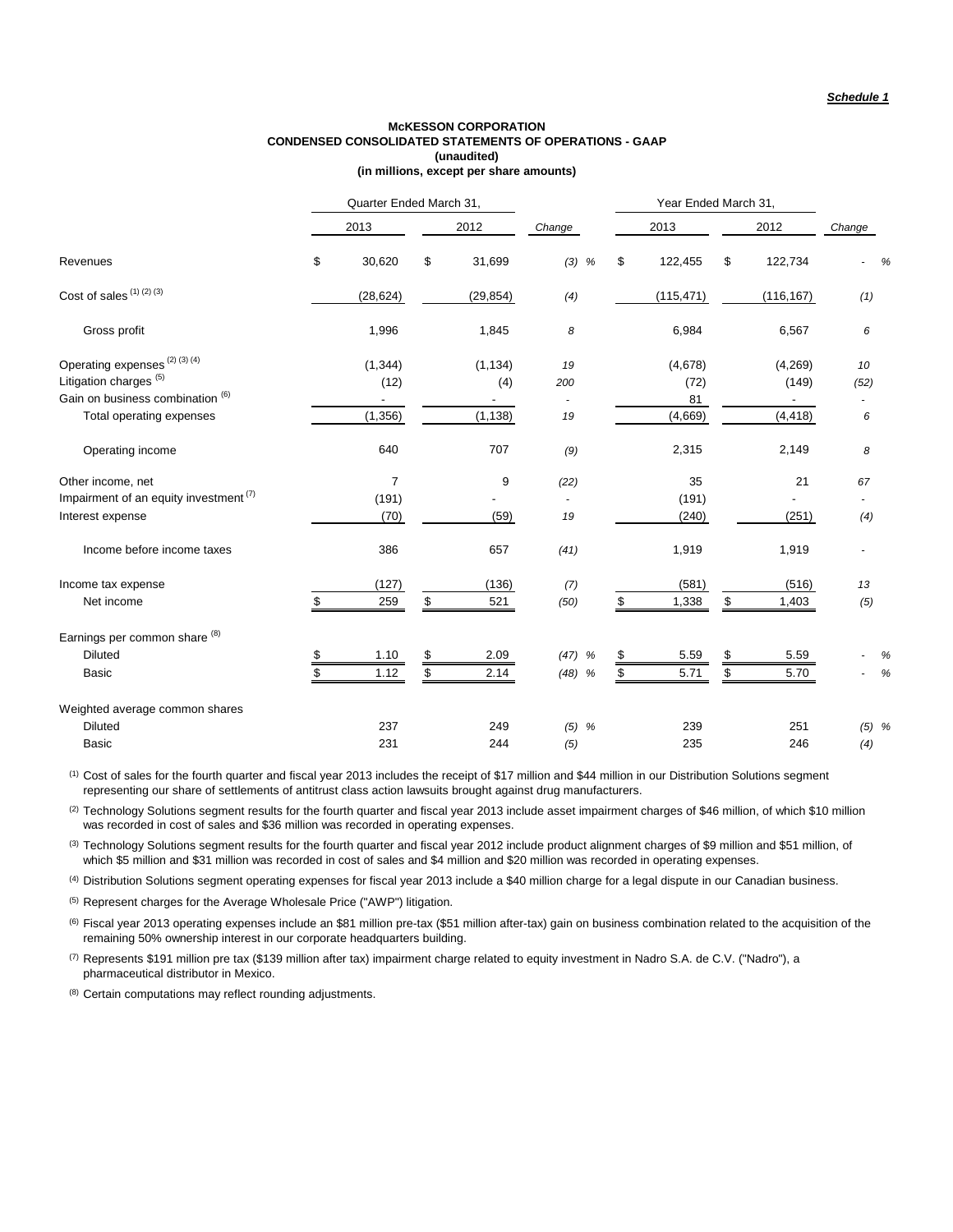#### **RECONCILIATION OF GAAP OPERATING RESULTS TO ADJUSTED EARNINGS (NON-GAAP) McKESSON CORPORATION (unaudited)**

|                                                   |             |                       |                                                           | Quarter Ended March 31, 2013                          |                                      |                                    |                          | Change<br>Vs. Prior Quarter        |
|---------------------------------------------------|-------------|-----------------------|-----------------------------------------------------------|-------------------------------------------------------|--------------------------------------|------------------------------------|--------------------------|------------------------------------|
|                                                   |             | As Reported<br>(GAAP) | Amortization<br>of Acquisition-<br>Related<br>Intangibles | Acquisition<br>Expenses and<br>Related<br>Adjustments | Litigation<br>Reserve<br>Adjustments | Adjusted<br>Earnings<br>(Non-GAAP) | As<br>Reported<br>(GAAP) | Adjusted<br>Earnings<br>(Non-GAAP) |
| Revenues                                          | 30,620<br>ъ |                       | \$                                                        |                                                       | \$                                   | \$<br>30,620                       | (3) %                    | (3) %                              |
| Gross profit <sup>(1)(2)</sup>                    | \$          | 1,996                 | \$<br>5                                                   | \$                                                    | \$                                   | \$<br>2,001                        | 8                        | 8                                  |
| Operating expenses <sup>(2)</sup>                 |             | (1,356)               | 58                                                        | 57                                                    | 12                                   | (1,229)                            | 19                       | 13                                 |
| Other income, net                                 |             |                       |                                                           |                                                       |                                      |                                    | (22)                     | (22)                               |
| Impairment of an equity investment <sup>(3)</sup> |             | (191)                 | $\overline{\phantom{0}}$                                  |                                                       |                                      | (191)                              |                          |                                    |
| Interest expense                                  |             | (70)                  |                                                           | 10                                                    |                                      | (60)                               | 19                       | 2                                  |
| Income before income taxes                        |             | 386                   | 63                                                        | 67                                                    | 12                                   | 528                                | (41)                     | (26)                               |
| Income tax expense                                |             | (127)                 | (21)                                                      | (33)                                                  | (4)                                  | (185)                              | (7)                      | (3)                                |
| Net Income                                        |             | 259                   | 42                                                        | 34                                                    | 8                                    | \$<br>343                          | (50)                     | (34)                               |
| Diluted earnings per common share (6)             |             | 1.10                  | 0.17                                                      | 0.14                                                  | 0.04                                 | \$<br>1.45                         | $(47)$ %                 | $(31)$ %                           |
| Diluted weighted average common shares            |             | 237                   | 237                                                       | 237                                                   | 237                                  | 237                                | $(5)$ %                  | (5) %                              |

|                                        |                       |                                                           | Quarter Ended March 31, 2012                          |                                      |                                    |
|----------------------------------------|-----------------------|-----------------------------------------------------------|-------------------------------------------------------|--------------------------------------|------------------------------------|
|                                        | As Reported<br>(GAAP) | Amortization<br>of Acquisition-<br>Related<br>Intangibles | Acquisition<br>Expenses and<br>Related<br>Adjustments | Litigation<br>Reserve<br>Adjustments | Adjusted<br>Earnings<br>(Non-GAAP) |
| Revenues                               | \$<br>31,699          | \$                                                        | \$                                                    | \$                                   | \$<br>31,699                       |
| Gross profit <sup>(4)</sup>            | \$<br>1,845           | \$<br>4                                                   | \$                                                    | \$                                   | \$<br>1,849                        |
| Operating expenses <sup>(4)</sup>      | (1, 138)              | 40                                                        | 5                                                     | 4                                    | (1,089)                            |
| Other income, net                      | 9                     |                                                           |                                                       |                                      | 9                                  |
| Impairment of an equity investment     |                       |                                                           |                                                       |                                      |                                    |
| Interest expense                       | (59)                  | $\overline{\phantom{0}}$                                  |                                                       |                                      | (59)                               |
| Income before income taxes             | 657                   | 44                                                        | 5                                                     | 4                                    | 710                                |
| Income tax expense (5)                 | (136)                 | (16)                                                      | (2)                                                   | (36)                                 | (190)                              |
| Net Income                             | 521                   | \$<br>28                                                  | \$<br>3                                               | \$<br>(32)                           | \$<br>520                          |
| Diluted earnings per common share (6)  | 2.09                  | \$<br>0.11                                                | \$<br>0.02                                            | \$<br>(0.13)                         | \$<br>2.09                         |
| Diluted weighted average common shares | 249                   | 249                                                       | 249                                                   | 249                                  | 249                                |

(1) Gross profit for the fourth quarter of fiscal year 2013 includes the receipt of \$17 million in our Distribution Solutions segment representing our share of settlements of antitrust class action lawsuits brought against drug manufacturers.

(2) Technology Solutions segment results for the fourth quarter of fiscal year 2013 include asset impairment charges of \$46 million, of which \$10 million was recorded in cost of sales and \$36 million was recorded in operating expenses.

(3) Distribution Solutions results for the fourth quarter of fiscal year 2013 includes impairment of an equity investment in Nadro of \$191 million.

(4) Technology Solutions segment results for the fourth quarter of fiscal year 2012 include product alignment charges of \$9 million, of which \$5 million was recorded in cost of sales and \$4 million was recorded in operating expenses.

<sup>(5)</sup> Litigation reserve adjustments for the fourth quarter of fiscal year 2012 includes a \$34 million credit to income tax expense as a result of a reversal of an income tax reserve.

<sup>(6)</sup> Certain computations may reflect rounding adjustments.

#### **Adjusted Earnings (Non-GAAP) Financial Information**

Adjusted Earnings represents income from continuing operations, excluding the effects of the following items from the Company's GAAP financial results, including the related income tax effects:

Amortization of acquisition-related intangibles - Amortization expense of acquired intangible assets purchased in connection with acquisitions by the Company.

Acquisition expenses and related adjustments - Transaction and integration expenses that are directly related to acquisitions by the Company. Examples include transaction closing costs, professional service fees, restructuring or severance charges, retention payments, employee relocation expenses, facility or other exitrelated expenses, recoveries of acquisition-related expenses or post-closing expenses, bridge loan fees, and gains or losses on business combinations.

Litigation reserve adjustments - Adjustments to the Company's reserves, including accrued interest, for estimated probable losses for its Average Wholesale Price and Securities Litigation matters, as such terms were defined in the Company's Annual Reports on Form 10-K for the fiscal years ended March 31, 2012 and 2009.

Income taxes on Adjusted Earnings are calculated in accordance with Accounting Standards Codification 740, "Income Taxes," which is the same accounting principles used by the Company when presenting its GAAP financial results.

The Company believes the presentation of non-GAAP measures such as Adjusted Earnings provides useful supplemental information to investors with regard to its core operating performance, as well as assists with the comparison of its past financial performance to the Company's future financial results. Moreover, the Company believes that the presentation of Adjusted Earnings assists investors' ability to compare its financial results to those of other companies in the same industry. However, the Company's Adjusted Earnings measure may be defined and calculated differently by other companies in the same industry.

The Company internally uses non-GAAP financial measures such as Adjusted Earnings in connection with its own financial planning and reporting processes. Specifically, Adjusted Earnings serves as one of the measures management utilizes when allocating resources, deploying capital and assessing business performance and employee incentive compensation. Nonetheless, non-GAAP financial results and related measures disclosed by the Company should not be considered a substitute for, nor superior to, financial results and measures as determined or calculated in accordance with GAAP.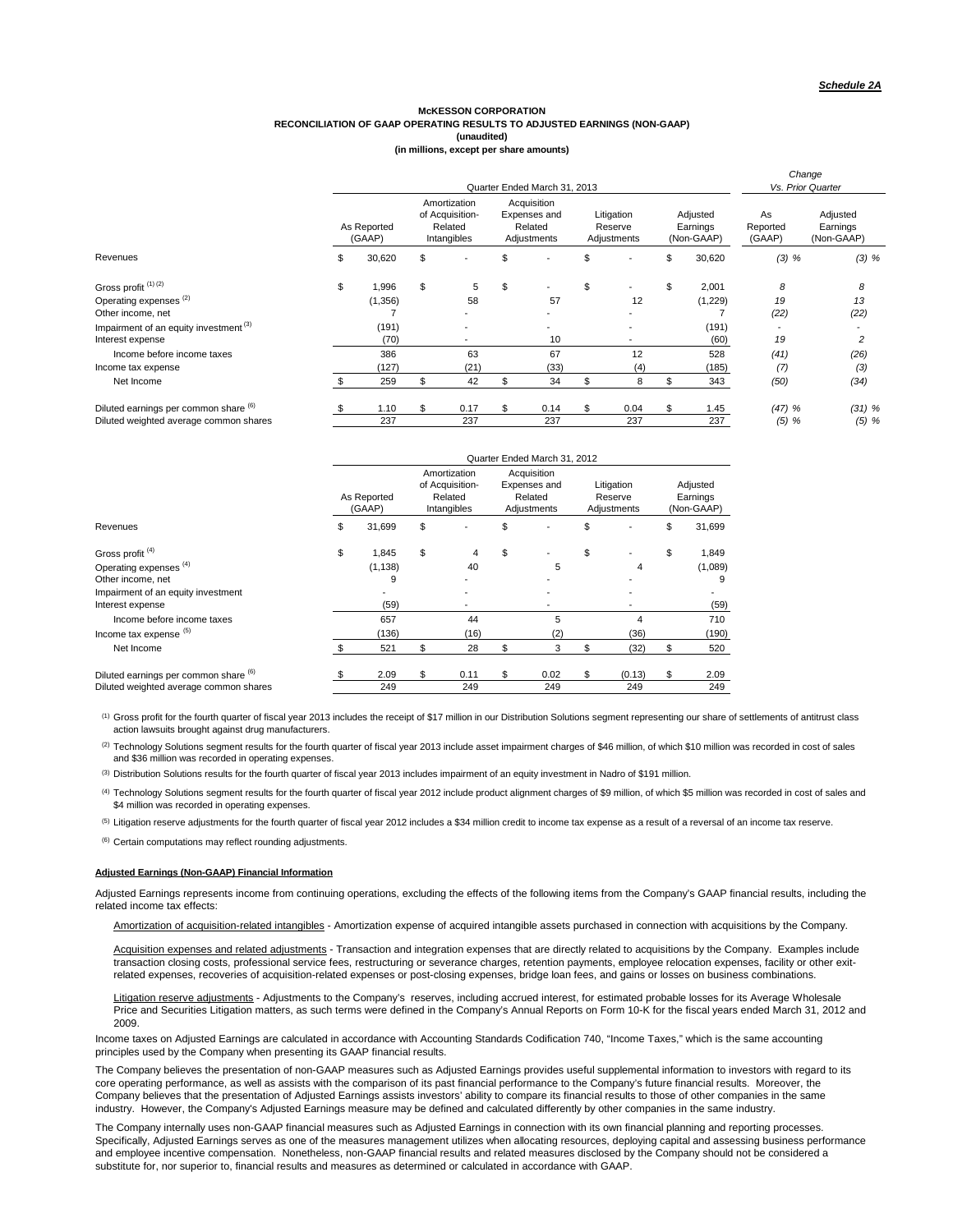#### **McKESSON CORPORATION RECONCILIATION OF GAAP OPERATING RESULTS TO ADJUSTED EARNINGS (NON-GAAP) (unaudited)**

**(in millions, except per share amounts)**

|                                                   |    |                       |    |                                                           |                                                       | Year Ended March 31, 2013 |                                      |                          |                                    |                          | Change<br>Vs. Prior Period         |
|---------------------------------------------------|----|-----------------------|----|-----------------------------------------------------------|-------------------------------------------------------|---------------------------|--------------------------------------|--------------------------|------------------------------------|--------------------------|------------------------------------|
|                                                   |    | As Reported<br>(GAAP) |    | Amortization<br>of Acquisition-<br>Related<br>Intangibles | Acquisition<br>Expenses and<br>Related<br>Adjustments |                           | Litigation<br>Reserve<br>Adjustments |                          | Adjusted<br>Earnings<br>(Non-GAAP) | As<br>Reported<br>(GAAP) | Adjusted<br>Earnings<br>(Non-GAAP) |
| Revenues                                          | S  | 122,455               | \$ |                                                           |                                                       |                           | \$                                   |                          | \$<br>122,455                      | %<br>$\sim$              | $-$ %                              |
| Gross profit <sup>(1)(2)</sup>                    | \$ | 6,984                 | \$ | 16                                                        | \$                                                    |                           | \$                                   | $\overline{\phantom{a}}$ | \$<br>7,000                        | 6                        | 6                                  |
| Operating expenses <sup>(2)(3)(4)</sup>           |    | (4,669)               |    | 199                                                       |                                                       | (9)                       |                                      | 72                       | (4, 407)                           | 6                        | 8                                  |
| Other income, net                                 |    | 35                    |    |                                                           |                                                       |                           |                                      |                          | 35                                 | 67                       | 67                                 |
| Impairment of an equity investment <sup>(5)</sup> |    | (191)                 |    |                                                           |                                                       |                           |                                      |                          | (191)                              |                          |                                    |
| Interest expense                                  |    | (240)                 |    |                                                           |                                                       | 11                        |                                      |                          | (229)                              | (4)                      | (9)                                |
| Income before income taxes                        |    | 1,919                 |    | 215                                                       |                                                       | 2                         |                                      | 72                       | 2,208                              |                          | (4)                                |
| Income tax expense                                |    | (581)                 |    | (78)                                                      |                                                       | (6)                       |                                      | (27)                     | (692)                              | 13                       |                                    |
| Net Income                                        |    | 1,338                 |    | 137                                                       |                                                       | (4)                       | £.                                   | 45                       | \$<br>1,516                        | (5)                      | (5)                                |
| Diluted earnings per common share (1)             |    | 5.59                  |    | 0.57                                                      |                                                       | (0.02)                    | \$                                   | 0.19                     | \$<br>6.33                         | %                        | $(1)$ %                            |
| Diluted weighted average common shares            |    | 239                   |    | 239                                                       |                                                       | 239                       |                                      | 239                      | 239                                | (5) %                    | $(5)$ %                            |

|                                        |     |                       |                                                                                                                                                            |      |    | Year Ended March 31, 2012 |                                    |               |
|----------------------------------------|-----|-----------------------|------------------------------------------------------------------------------------------------------------------------------------------------------------|------|----|---------------------------|------------------------------------|---------------|
|                                        |     | As Reported<br>(GAAP) | Amortization<br>Acquisition<br>of Acquisition-<br>Expenses and<br>Litigation<br>Related<br>Related<br>Reserve<br>Intangibles<br>Adjustments<br>Adjustments |      |    |                           | Adjusted<br>Earnings<br>(Non-GAAP) |               |
| Revenues                               | \$  | 122,734               | \$                                                                                                                                                         | ۰    | \$ |                           | \$                                 | \$<br>122,734 |
| Gross profit <sup>(6)</sup>            | \$  | 6,567                 | \$                                                                                                                                                         | 20   | \$ |                           | \$                                 | \$<br>6,587   |
| Operating expenses (6)                 |     | (4, 418)              |                                                                                                                                                            | 171  |    | 31                        | 149                                | (4,067)       |
| Other income, net                      |     | 21                    |                                                                                                                                                            |      |    |                           |                                    | 21            |
| Impairment of an equity investment     |     |                       |                                                                                                                                                            |      |    |                           |                                    |               |
| Interest expense                       |     | (251)                 |                                                                                                                                                            |      |    |                           |                                    | (251)         |
| Income before income taxes             |     | 1.919                 |                                                                                                                                                            | 191  |    | 31                        | 149                                | 2,290         |
| Income tax expense                     |     | (516)                 |                                                                                                                                                            | (72) |    | (11)                      | (89)                               | (688)         |
| Net Income                             |     | 1,403                 | \$                                                                                                                                                         | 119  | \$ | 20                        | \$<br>60                           | \$<br>1,602   |
| Diluted earnings per common share (1)  | \$. | 5.59                  | \$                                                                                                                                                         | 0.47 | \$ | 0.08                      | \$<br>0.24                         | \$<br>6.38    |
| Diluted weighted average common shares |     | 251                   |                                                                                                                                                            | 251  |    | 251                       | 251                                | 251           |

 $^{(1)}$  Gross profit for fiscal year 2013 includes the receipt of \$44 million in our Distribution Solutions segment representing our share of settlements of antitrust class action lawsuits brought against drug manufacturers.

(2) Technology Solutions segment results for fiscal year 2013 include asset impairment charges of \$46 million, of which \$10 million was recorded in cost of sales and \$36 million was recorded in operating expenses.

<sup>(3)</sup> Distribution Solutions segment operating expenses for fiscal year 2013 include a \$40 million charge for a legal dispute in our Canadian business.

(4) For fiscal year 2013, operating expenses, as reported under GAAP, include an \$81 million pre-tax (\$51 million after-tax) gain on business combination related to the acquisition of the remaining 50% ownership interest in our corporate headquarters building.

(5) Distribution Solutions results for fiscal year 2013 includes impairment of an equity investment in Nadro of \$191 million.

<sup>(6)</sup> Technology Solutions segment results for fiscal year 2012 include product alignment charges of \$51 million, of which \$31 million was recorded in cost of sales and \$20 million was recorded in operating expenses.

 $(7)$  Certain computations may reflect rounding adjustments.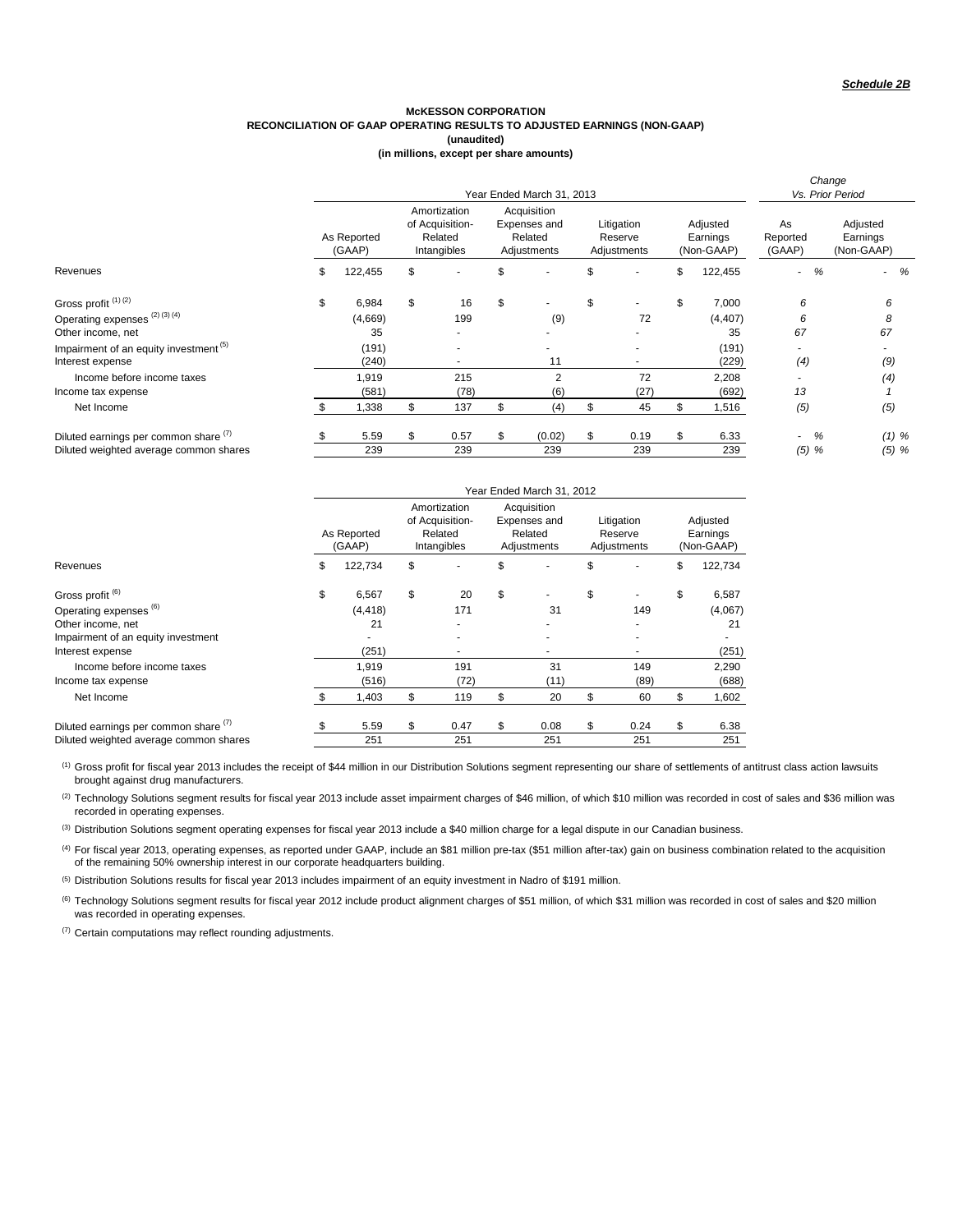# McKESSON CORPORATION<br>RECONCILIATION OF GAAP SEGMENT FINANCIAL RESULTS TO ADJUSTED EARNINGS (NON-GAAP) **(unaudited) (in millions)**

|                                                              |                       | Quarter Ended March 31, 2013   |                                    |                       | Quarter Ended March 31, 2012  |                                    |                          | Change                             |
|--------------------------------------------------------------|-----------------------|--------------------------------|------------------------------------|-----------------------|-------------------------------|------------------------------------|--------------------------|------------------------------------|
|                                                              | As Reported<br>(GAAP) | Adjustments                    | Adjusted<br>Earnings<br>(Non-GAAP) | As Reported<br>(GAAP) | Adjustments                   | Adjusted<br>Earnings<br>(Non-GAAP) | As<br>Reported<br>(GAAP) | Adjusted<br>Earnings<br>(Non-GAAP) |
| <b>REVENUES</b>                                              |                       |                                |                                    |                       |                               |                                    |                          |                                    |
| <b>Distribution Solutions</b>                                |                       |                                |                                    |                       |                               |                                    |                          |                                    |
| Direct distribution & services                               | \$<br>22,191          | \$                             | \$<br>22,191                       | \$<br>22,039          | \$                            | \$<br>22,039                       | 1%                       | 1%                                 |
| Sales to customers' warehouses                               | 4,025                 |                                | 4,025                              | 5,455                 |                               | 5,455                              | (26)                     | (26)                               |
| Total U.S. pharmaceutical distribution                       |                       |                                |                                    |                       |                               |                                    |                          |                                    |
| & services                                                   | 26,216                | ÷.                             | 26,216                             | 27,494                | ÷.                            | 27,494                             | (5)                      | (5)                                |
| Canada pharmaceutical distribution & services                | 2,422                 |                                | 2,422                              | 2,564                 |                               | 2,564                              | (6)                      | (6)                                |
| Medical-Surgical distribution & services                     | 1,069                 |                                | 1,069                              | 781                   |                               | 781                                | 37                       | 37                                 |
| <b>Total Distribution Solutions</b>                          | 29,707                | $\overline{\phantom{a}}$       | 29,707                             | 30,839                | $\sim$                        | 30,839                             | (4)                      | (4)                                |
| <b>Technology Solutions</b>                                  |                       |                                |                                    |                       |                               |                                    |                          |                                    |
| Services                                                     | 741                   |                                | 741                                | 678                   |                               | 678                                | 9                        | 9                                  |
| Software & software systems                                  | 144                   |                                | 144                                | 147                   |                               | 147                                | (2)                      | (2)                                |
| Hardware                                                     | 28                    | $\overline{a}$                 | 28                                 | 35                    | $\overline{\phantom{a}}$      | 35                                 | (20)                     | (20)                               |
| <b>Total Technology Solutions</b>                            | 913                   | $\overline{a}$                 | 913                                | 860                   | $\ddot{\phantom{a}}$          | 860                                | 6                        | 6                                  |
| Revenues                                                     | 30,620                | \$<br>$\mathcal{L}$            | \$<br>30,620                       | \$<br>31,699          | \$<br>$\sim$                  | \$<br>31,699                       | (3)                      | (3)                                |
| <b>GROSS PROFIT</b>                                          |                       |                                |                                    |                       |                               |                                    |                          |                                    |
| Distribution Solutions <sup>(1)</sup>                        | \$<br>1,598           | \$                             | \$<br>1,598                        | \$<br>1,467           | \$                            | \$<br>1,467                        | 9                        | 9                                  |
| Technology Solutions <sup>(2)(3)</sup>                       | 398                   | 5                              | 403                                | 378                   | $\overline{4}$                | 382                                | 5                        | 5                                  |
| Gross profit                                                 | \$<br>1,996           | \$<br>5                        | \$<br>2,001                        | \$<br>1,845           | \$<br>$\overline{\mathbf{4}}$ | \$<br>1,849                        | 8                        | 8                                  |
| <b>OPERATING EXPENSES</b>                                    |                       |                                |                                    |                       |                               |                                    |                          |                                    |
| Distribution Solutions <sup>(4)</sup>                        | \$<br>(859)           | \$<br>92                       | \$<br>(767)                        | \$<br>(718)           | \$<br>35                      | \$<br>(683)                        | 20                       | 12                                 |
| Technology Solutions <sup>(2)(3)</sup>                       | (371)                 | 17                             | (354)                              | (294)                 | 15                            | (279)                              | 26                       | 27                                 |
| Corporate                                                    | (126)                 | 18                             | (108)                              | (126)                 | (1)                           | (127)                              |                          | (15)                               |
| Operating expenses                                           | \$<br>(1, 356)        | \$<br>127                      | \$<br>(1, 229)                     | \$<br>(1, 138)        | \$<br>49                      | \$<br>(1,089)                      | 19                       | 13                                 |
|                                                              |                       |                                |                                    |                       |                               |                                    |                          |                                    |
| OTHER INCOME (EXPENSE), NET                                  | \$                    | \$                             | \$                                 |                       |                               | \$                                 |                          |                                    |
| <b>Distribution Solutions</b><br><b>Technology Solutions</b> | 3<br>1                |                                | 3<br>$\mathbf{1}$                  | \$<br>8<br>3          | \$                            | 8<br>3                             | (63)                     | (63)                               |
| Corporate                                                    | 3                     |                                | 3                                  | (2)                   |                               | (2)                                | (67)                     | (67)                               |
| Other income (expense), net                                  | \$<br>$\overline{7}$  | \$<br>$\overline{\phantom{a}}$ | \$<br>$\overline{7}$               | \$<br>9               | \$<br>$\overline{a}$          | \$<br>9                            | (22)                     | (22)                               |
|                                                              |                       |                                |                                    |                       |                               |                                    |                          |                                    |
| <b>IMPAIRMENT OF AN EQUITY INVESTMENT</b>                    |                       |                                |                                    |                       |                               |                                    |                          |                                    |
| Distribution Solutions <sup>(5)</sup>                        | \$<br>(191)           | \$<br>L.                       | \$<br>(191)                        |                       | \$<br>$\overline{a}$          | \$<br>L.                           |                          |                                    |
| Impairment of an equity investment                           | \$<br>(191)           | \$                             | \$<br>(191)                        | \$                    | \$                            | \$                                 |                          |                                    |
| <b>OPERATING PROFIT</b>                                      |                       |                                |                                    |                       |                               |                                    |                          |                                    |
| Distribution Solutions <sup>(1)(4)(5)</sup>                  | \$<br>551             | \$<br>92                       | \$<br>643                          | \$<br>757             | \$<br>35                      | \$<br>792                          | (27)                     | (19)                               |
| Technology Solutions <sup>(2)(3)</sup>                       | 28                    | 22                             | 50                                 | 87                    | 19                            | 106                                | (68)                     | (53)                               |
| Operating profit                                             | 579                   | 114                            | 693                                | 844                   | 54                            | 898                                | (31)                     | (23)                               |
| Corporate                                                    | (123)                 | 18                             | (105)                              | (128)                 | (1)                           | (129)                              | (4)                      | (19)                               |
| Income before interest expense                               |                       |                                |                                    |                       |                               |                                    |                          |                                    |
| and income taxes                                             | 456                   | \$<br>132                      | \$<br>588                          | 716                   | \$<br>53                      | \$<br>769                          | (36)                     | (24)                               |
| <b>STATISTICS</b>                                            |                       |                                |                                    |                       |                               |                                    |                          |                                    |
| Operating profit as a % of revenues                          |                       |                                |                                    |                       |                               |                                    |                          |                                    |
| Distribution Solutions <sup>(1)(4)(5)</sup>                  | 1.85 %                |                                | 2.16 %                             | 2.45 %                |                               | 2.57 %                             | $(60)$ bp                | $(41)$ by                          |
| Technology Solutions <sup>(2)(3)</sup>                       | 3.07                  |                                | 5.48                               | 10.12                 |                               | 12.33                              | (705)                    | (685)                              |

(1) Results for the fourth quarter of fiscal year 2013 include the receipt of \$17 million representing our share of settlements of antitrust class action lawsuits brought against drug manufacturers.

(2) Results for the fourth quarter of fiscal year 2013 include asset impairment charges of \$46 million, of which \$10 million was recorded in cost of sales and \$36 million was recorded in operating expenses.

<sup>(3)</sup> Results for the fourth quarter of fiscal year 2012 include product alignment charges of \$9 million, of which \$5 million was recorded in cost of sales and \$4 million was recorded in operating expenses.

(4) For the fourth quarter of fiscal year 2013 and 2012, results, as reported under GAAP, include AWP litigation charges of \$12 million and \$4 million.

(5) Distribution Solutions results for the fourth quarter of fiscal year 2013 includes impairment of an equity investment in Nadro of \$191 million.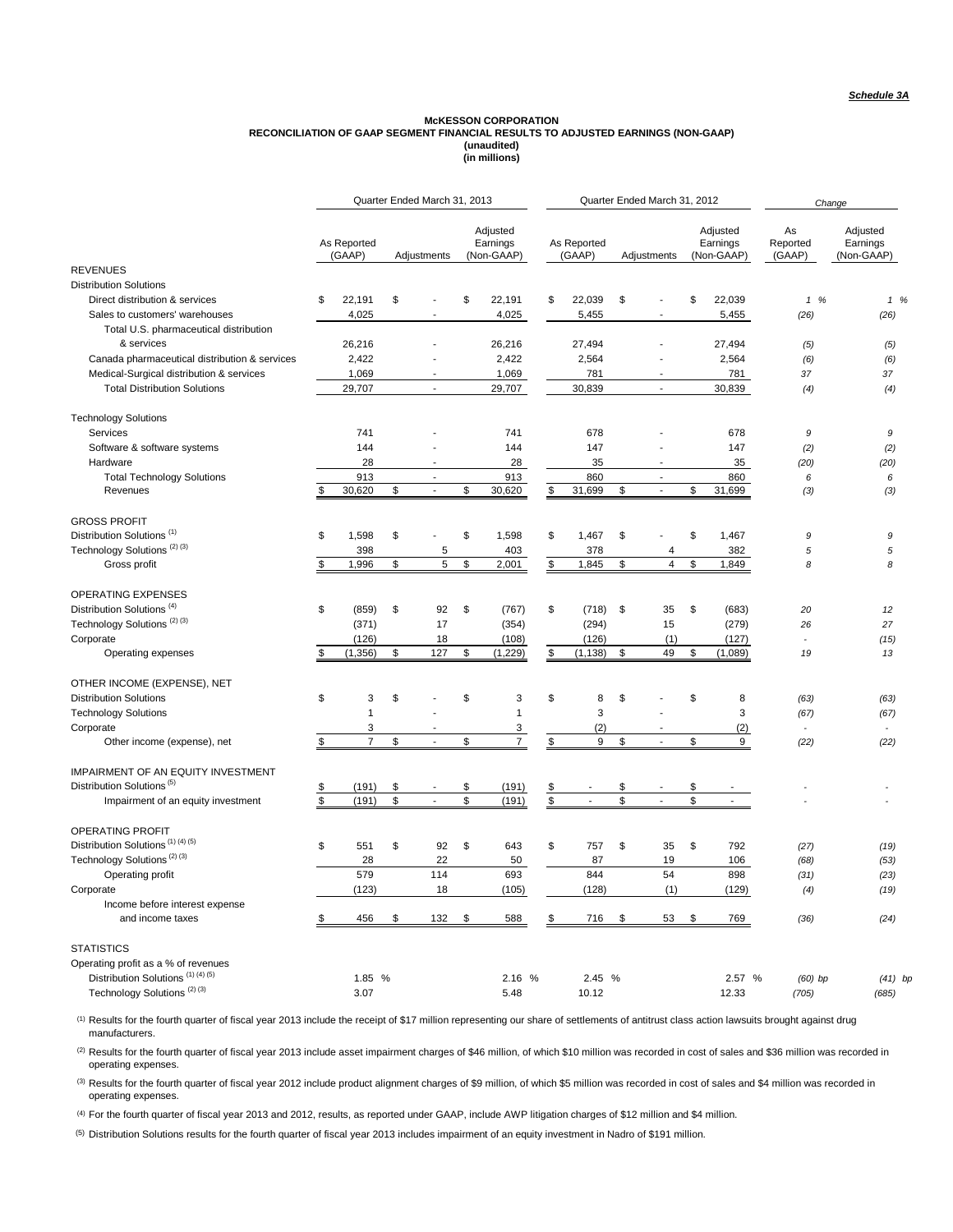## **(in millions) (unaudited)** McKESSON CORPORATION<br>RECONCILIATION OF GAAP SEGMENT FINANCIAL RESULTS TO ADJUSTED EARNINGS (NON-GAAP)

|                                                |                       |               | Year Ended March 31, 2013   |                                    |     |                       | Year Ended March 31, 2012      |                                    | Change                   |                                    |
|------------------------------------------------|-----------------------|---------------|-----------------------------|------------------------------------|-----|-----------------------|--------------------------------|------------------------------------|--------------------------|------------------------------------|
|                                                | As Reported<br>(GAAP) |               | Adjustments                 | Adjusted<br>Earnings<br>(Non-GAAP) |     | As Reported<br>(GAAP) | Adjustments                    | Adjusted<br>Earnings<br>(Non-GAAP) | As<br>Reported<br>(GAAP) | Adjusted<br>Earnings<br>(Non-GAAP) |
| <b>REVENUES</b>                                |                       |               |                             |                                    |     |                       |                                |                                    |                          |                                    |
| <b>Distribution Solutions</b>                  |                       |               |                             |                                    |     |                       |                                |                                    |                          |                                    |
| Direct distribution & services                 | \$<br>86,816          | \$            |                             | \$<br>86,816                       | \$  | 85,523                | \$                             | \$<br>85,523                       | 2 %                      | 2%                                 |
| Sales to customers' warehouses                 | 18,646                |               |                             | 18,646                             |     | 20,453                |                                | 20,453                             | (9)                      | (9)                                |
| Total U.S. pharmaceutical distribution         |                       |               |                             |                                    |     |                       |                                |                                    |                          |                                    |
| & services                                     | 105,462               |               |                             | 105.462                            |     | 105,976               |                                | 105.976                            | $\blacksquare$           |                                    |
| Canada pharmaceutical distribution & services  | 9,981                 |               |                             | 9,981                              |     | 10,303                |                                | 10,303                             | (3)                      | (3)                                |
| Medical-Surgical distribution & services       | 3,611                 |               |                             | 3,611                              |     | 3,145                 |                                | 3,145                              | 15                       | 15                                 |
| <b>Total Distribution Solutions</b>            | 119,054               |               | $\mathcal{L}_{\mathcal{A}}$ | 119,054                            |     | 119,424               | $\mathbf{r}$                   | 119,424                            | $\overline{\phantom{a}}$ |                                    |
| <b>Technology Solutions</b>                    |                       |               |                             |                                    |     |                       |                                |                                    |                          |                                    |
| Services                                       | 2,724                 |               |                             | 2,724                              |     | 2,594                 |                                | 2,594                              | 5                        | 5                                  |
| Software & software systems                    | 576                   |               |                             | 576                                |     | 596                   |                                | 596                                | (3)                      | (3)                                |
| Hardware                                       | 101                   |               | Ĭ.                          | 101                                |     | 120                   |                                | 120                                | (16)                     | (16)                               |
| <b>Total Technology Solutions</b>              | 3,401                 |               | ÷,                          | 3,401                              |     | 3,310                 | $\sim$                         | 3,310                              | 3                        | 3                                  |
| Revenues                                       | 122,455               | \$            | $\mathcal{L}$               | \$<br>122,455                      | \$. | 122,734               | \$<br>$\overline{\phantom{a}}$ | \$<br>122,734                      | $\overline{\phantom{a}}$ |                                    |
| <b>GROSS PROFIT</b>                            |                       |               |                             |                                    |     |                       |                                |                                    |                          |                                    |
| Distribution Solutions <sup>(1)</sup>          | \$<br>5,439           | \$            | $\overline{2}$              | \$<br>5,441                        | \$  | 5,057                 | \$<br>1                        | \$<br>5,058                        | 8                        | 8                                  |
| Technology Solutions <sup>(2)(3)</sup>         | 1,545                 |               | 14                          | 1,559                              |     | 1,510                 | 19                             | 1,529                              | $\overline{\mathbf{c}}$  | 2                                  |
| Gross profit                                   | \$<br>6,984           | \$            | 16                          | \$<br>7,000                        | \$  | 6,567                 | \$<br>20                       | \$<br>6,587                        | 6                        | 6                                  |
| <b>OPERATING EXPENSES</b>                      |                       |               |                             |                                    |     |                       |                                |                                    |                          |                                    |
| Distribution Solutions <sup>(4)(5)</sup>       | \$<br>(3,071)         | \$            | 265                         | \$<br>(2,806)                      | \$  | (2,854)               | \$<br>293                      | \$<br>(2, 561)                     | 8                        | 10                                 |
| Technology Solutions <sup>(2)(3)</sup>         | (1, 252)              |               | 60                          | (1, 192)                           |     | (1, 151)              | 57                             | (1,094)                            | 9                        | 9                                  |
| Corporate <sup>(6)</sup>                       | (346)                 |               | (63)                        | (409)                              |     | (413)                 | 1                              | (412)                              | (16)                     | (1)                                |
| Operating expenses                             | (4,669)               | \$            | 262                         | \$<br>(4, 407)                     |     | (4, 418)              | \$<br>351                      | \$<br>(4,067)                      | 6                        | 8                                  |
| OTHER INCOME (EXPENSE), NET                    |                       |               |                             |                                    |     |                       |                                |                                    |                          |                                    |
| <b>Distribution Solutions</b>                  | \$<br>20              | \$            |                             | \$<br>20                           | \$  | 16                    | \$                             | \$<br>16                           | 25                       | 25                                 |
| <b>Technology Solutions</b>                    | 4                     |               |                             | $\overline{4}$                     |     | 5                     |                                | 5                                  | (20)                     | (20)                               |
| Corporate                                      | 11                    |               |                             | 11                                 |     |                       |                                |                                    | ä,                       |                                    |
| Other income (expense), net                    | \$<br>35              | \$            | ÷,                          | \$<br>35                           | \$  | 21                    | \$<br>$\overline{\phantom{a}}$ | \$<br>21                           | 67                       | 67                                 |
| IMPAIRMENT OF AN EQUITY INVESTMENT             |                       |               |                             |                                    |     |                       |                                |                                    |                          |                                    |
| Distribution Solutions <sup>(7)</sup>          | \$<br>(191)           | \$            |                             | \$<br>(191)                        |     |                       | \$                             | \$                                 |                          |                                    |
| Impairment of an equity investment             | \$<br>(191)           | ${\mathbb S}$ |                             | \$<br>(191)                        | \$  |                       | \$                             | \$                                 |                          |                                    |
|                                                |                       |               |                             |                                    |     |                       |                                |                                    |                          |                                    |
| OPERATING PROFIT                               |                       |               |                             |                                    |     |                       |                                |                                    |                          |                                    |
| Distribution Solutions <sup>(1)(4)(5)(7)</sup> | \$<br>2,197           | \$            | 267                         | \$<br>2,464                        | \$  | 2,219                 | \$<br>294                      | \$<br>2,513                        | (1)                      | (2)                                |
| Technology Solutions <sup>(2)(3)</sup>         | 297                   |               | 74                          | 371                                |     | 364                   | 76                             | 440                                | (18)                     | (16)                               |
| Operating profit                               | 2,494                 |               | 341                         | 2,835                              |     | 2,583                 | 370                            | 2,953                              | (3)                      | (4)                                |
| Corporate                                      | (335)                 |               | (63)                        | (398)                              |     | (413)                 | $\mathbf{1}$                   | (412)                              | (19)                     | (3)                                |
| Income before interest expense                 |                       |               |                             |                                    |     |                       |                                |                                    |                          |                                    |
| and income taxes                               | 2,159                 | \$            | 278                         | \$<br>2,437                        |     | 2,170                 | \$<br>371                      | \$<br>2,541                        | (1)                      | (4)                                |
| <b>STATISTICS</b>                              |                       |               |                             |                                    |     |                       |                                |                                    |                          |                                    |
| Operating profit as a % of revenues            |                       |               |                             |                                    |     |                       |                                |                                    |                          |                                    |
| Distribution Solutions <sup>(1)(4)(5)(7)</sup> | 1.85 %                |               |                             | 2.07 %                             |     | 1.86 %                |                                | 2.10 %                             | $(1)$ bp                 | $(3)$ by                           |
| Technology Solutions <sup>(2)(3)</sup>         | 8.73                  |               |                             | 10.91                              |     | 11.00                 |                                | 13.29                              | (227)                    | (238)                              |

(1) Results for fiscal year 2013 include the receipt of \$44 million representing our share of settlements of antitrust class action lawsuits brought against drug manufacturers.

(2) Results for fiscal year 2013 include asset impairment charges of \$46 million, of which \$10 million was recorded in cost of sales and \$36 million was recorded in operating expenses.

(3) Results for fiscal year 2012 include product alignment charges of \$51 million, of which \$31 million was recorded in cost of sales and \$20 million was recorded in operating expenses.

(4) Results for fiscal year 2013 include a \$40 million charge for a legal dispute in our Canadian business.

(5) For fiscal years 2013 and 2012, results, as reported under GAAP, include AWP litigation charges of \$72 million and \$149 million.

<sup>(6)</sup> For fiscal year 2013, operating expenses, as reported under GAAP, include an \$81 million pre-tax gain on business combination related to the acquisition of the remaining 50% ownership interest in our corporate headquarters building.

(7) Distribution Solutions results for fiscal year 2013 includes impairment of an equity investment in Nadro of \$191 million.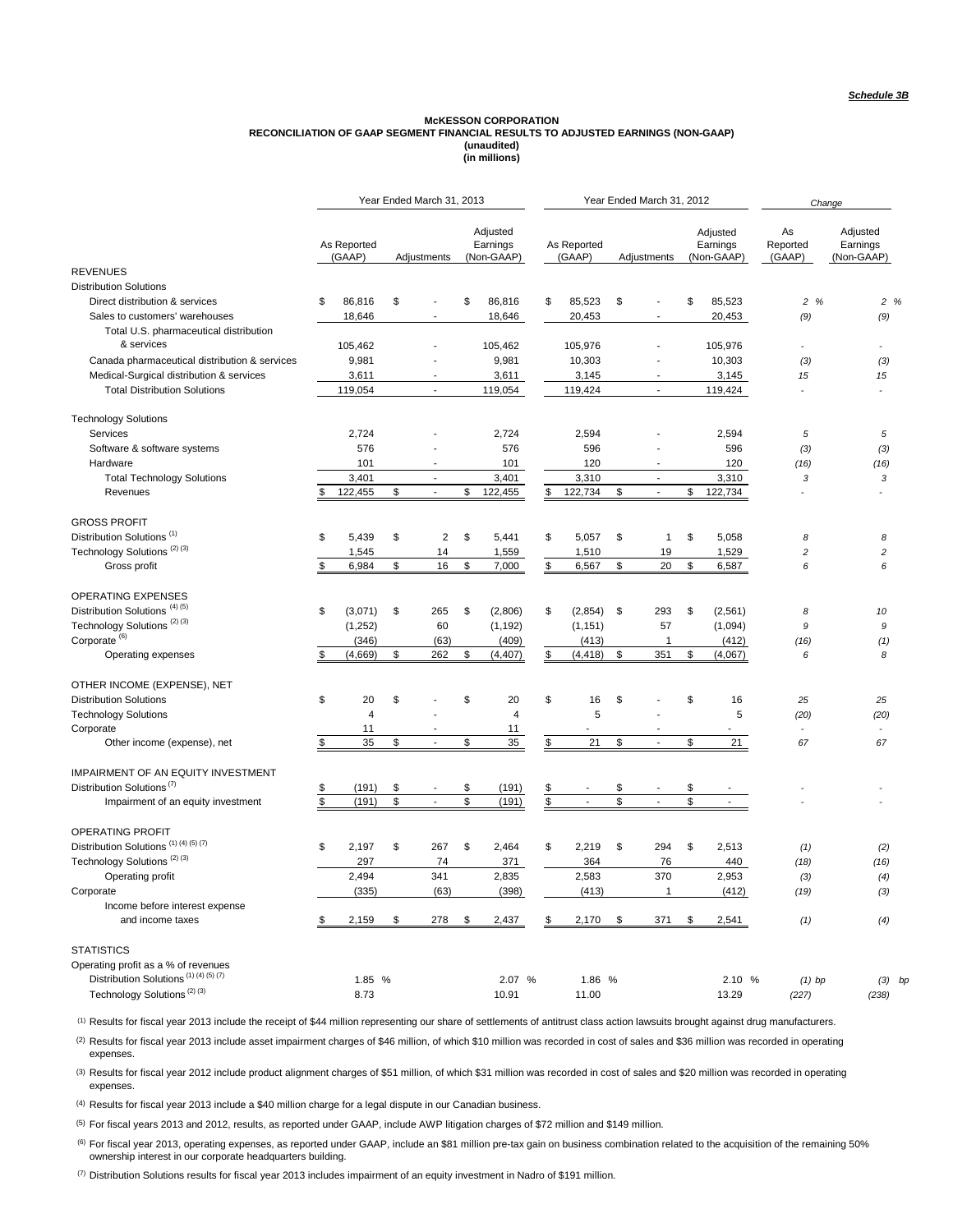### **McKESSON CORPORATION RECONCILIATION OF GAAP SEGMENT FINANCIAL RESULTS TO ADJUSTED EARNINGS (NON-GAAP) - BY ADJUSTMENT TYPE (unaudited)**

**(in millions)**

|                                                     | Quarter Ended March 31, 2013 |                           |    |                         |    |                                    |    |                | Quarter Ended March 31, 2012 |                           |    |                         |    |                                    |    |          |
|-----------------------------------------------------|------------------------------|---------------------------|----|-------------------------|----|------------------------------------|----|----------------|------------------------------|---------------------------|----|-------------------------|----|------------------------------------|----|----------|
|                                                     |                              | Distribution<br>Solutions |    | Technology<br>Solutions |    | Corporate<br>& Interest<br>Expense |    | Total          |                              | Distribution<br>Solutions |    | Technology<br>Solutions |    | Corporate<br>& Interest<br>Expense |    | Total    |
| As Reported (GAAP):                                 |                              |                           |    |                         |    |                                    |    |                |                              |                           |    |                         |    |                                    |    |          |
| Revenues                                            | \$                           | 29,707                    | \$ | 913                     | \$ |                                    | \$ | 30,620         | \$                           | 30,839                    | \$ | 860                     | \$ |                                    |    | 31,699   |
| Gross profit <sup>(1)(2)(3)</sup>                   | \$                           | 1,598                     | \$ | 398                     | \$ |                                    | \$ | 1,996          | \$                           | 1,467                     | \$ | 378                     | \$ |                                    |    | 1,845    |
| Operating expenses <sup>(2)(3)</sup>                |                              | (859)                     |    | (371)                   |    | (126)                              |    | (1,356)        |                              | (718)                     |    | (294)                   |    | (126)                              |    | (1, 138) |
| Other income (expense), net                         |                              | 3                         |    | 1                       |    | 3                                  |    | $\overline{7}$ |                              | 8                         |    | 3                       |    | (2)                                |    | 9        |
| Impairment of an equity investment <sup>(4)</sup>   |                              | (191)                     |    |                         |    |                                    |    | (191)          |                              |                           |    |                         |    |                                    |    |          |
| Income before interest expense and income taxes     |                              | 551                       |    | 28                      |    | (123)                              |    | 456            |                              | 757                       |    | 87                      |    | (128)                              |    | 716      |
| Interest expense                                    |                              |                           |    |                         |    | (70)                               |    | (70)           |                              |                           |    |                         |    | (59)                               |    | (59)     |
| Income before income taxes                          | \$                           | 551                       | \$ | 28                      | \$ | (193)                              | \$ | 386            | \$                           | 757                       | \$ | 87                      | \$ | (187)                              | \$ | 657      |
| <b>Pre-Tax Adjustments:</b>                         |                              |                           |    |                         |    |                                    |    |                |                              |                           |    |                         |    |                                    |    |          |
| Gross profit                                        | \$                           |                           | \$ | 5                       | \$ |                                    | \$ | 5              | \$                           |                           | \$ | 4                       | \$ |                                    | \$ | 4        |
| Operating expenses                                  |                              | 43                        |    | 14                      |    |                                    |    | 58             |                              | 27                        |    | 13                      |    |                                    |    | 40       |
| Amortization of acquisition-related intangibles     |                              | 43                        |    | 19                      |    | $\mathbf{1}$                       |    | 63             |                              | 27                        |    | 17                      |    |                                    |    | 44       |
| Operating expenses                                  |                              | 37                        |    | 3                       |    | 17                                 |    | 57             |                              | 4                         |    | $\overline{2}$          |    | (1)                                |    | 5        |
| Interest expense                                    |                              |                           |    |                         |    | 10                                 |    | 10             |                              |                           |    |                         |    |                                    |    |          |
| Acquisition expenses and related adjustments        |                              | 37                        |    | 3                       |    | 27                                 |    | 67             |                              | $\overline{4}$            |    | $\overline{2}$          |    | (1)                                |    | 5        |
| Operating expenses - Litigation reserve adjustments |                              | 12                        |    |                         |    |                                    |    | 12             |                              | 4                         |    |                         |    |                                    |    | 4        |
| Total pre-tax adjustments                           | \$                           | 92                        | \$ | 22                      | \$ | 28                                 | \$ | 142            | \$                           | 35                        | \$ | 19                      | \$ | (1)                                | \$ | 53       |
| <b>Adjusted Earnings (Non-GAAP):</b>                |                              |                           |    |                         |    |                                    |    |                |                              |                           |    |                         |    |                                    |    |          |
| Revenues                                            | \$                           | 29,707                    | \$ | 913                     | \$ |                                    | \$ | 30,620         | \$                           | 30,839                    | \$ | 860                     | \$ |                                    |    | 31,699   |
| Gross profit <sup>(1)(2)(3)</sup>                   | \$                           | 1,598                     | \$ | 403                     | \$ |                                    | \$ | 2,001          | \$                           | 1,467                     | \$ | 382                     | \$ |                                    | \$ | 1,849    |
| Operating expenses <sup>(2)(3)</sup>                |                              | (767)                     |    | (354)                   |    | (108)                              |    | (1, 229)       |                              | (683)                     |    | (279)                   |    | (127)                              |    | (1,089)  |
| Other income (expense), net                         |                              | 3                         |    | 1                       |    | 3                                  |    | $\overline{7}$ |                              | 8                         |    | 3                       |    | (2)                                |    | 9        |
| Impairment of an equity investment $(4)$            |                              | (191)                     |    |                         |    |                                    |    | (191)          |                              |                           |    |                         |    |                                    |    |          |
| Income before interest expense and income taxes     |                              | 643                       |    | 50                      |    | (105)                              |    | 588            |                              | 792                       |    | 106                     |    | (129)                              |    | 769      |
| Interest expense                                    |                              |                           |    |                         |    | (60)                               |    | (60)           |                              |                           |    |                         |    | (59)                               |    | (59)     |
| Income before income taxes                          | \$                           | 643                       | \$ | 50                      | \$ | (165)                              | \$ | 528            | \$                           | 792                       | \$ | 106                     | \$ | (188)                              | \$ | 710      |

(1) Gross profit for the fourth quarter of fiscal year 2013 includes the receipt of \$17 million in our Distribution Solutions segment representing our share of settlements of antitrust class action lawsuits brought against drug manufacturers.

<sup>(2)</sup> Technology Solutions segment results for the fourth quarter of fiscal year 2013 include asset impairment charges of \$46 million, of which \$10 million was recorded in cost of sales and \$36 million was recorded in operating expenses.

(3) Technology Solutions segment results for the fourth quarter of fiscal year 2012 include product alignment charges of \$9 million, of which \$5 million was recorded in cost of sales and \$4 million was recorded in operating expenses.

(4) Distribution Solutions results for the fourth quarter of fiscal year 2013 includes impairment of an equity investment in Nadro of \$191 million.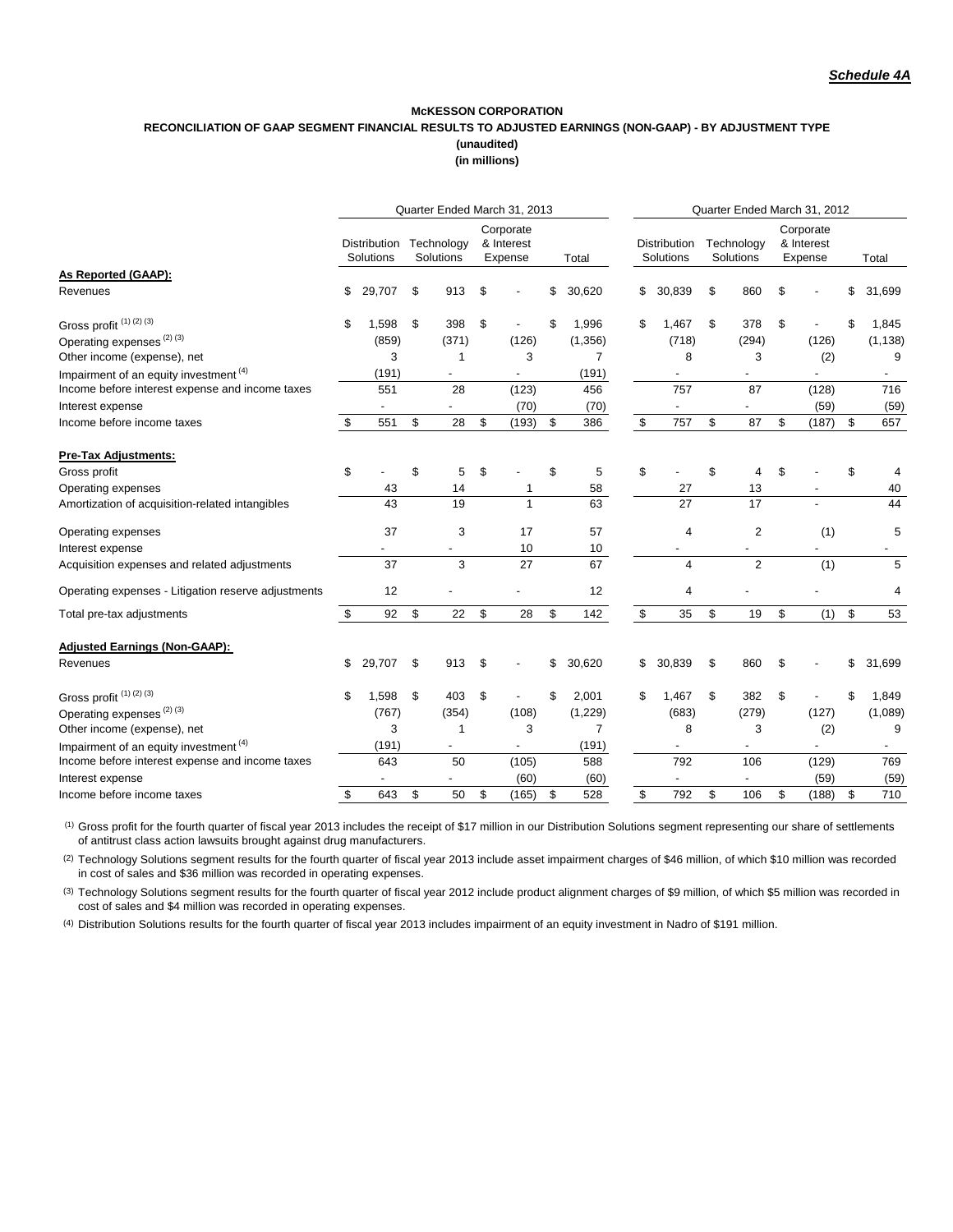#### **(in millions) McKESSON CORPORATION RECONCILIATION OF GAAP SEGMENT FINANCIAL RESULTS TO ADJUSTED EARNINGS (NON-GAAP) - BY ADJUSTMENT TYPE (unaudited)**

|                                                     | Year Ended March 31, 2013 |                                  |    |                          |    |                                    |    |                  | Year Ended March 31, 2012 |                                  |    |                          |    |                                    |    |                          |
|-----------------------------------------------------|---------------------------|----------------------------------|----|--------------------------|----|------------------------------------|----|------------------|---------------------------|----------------------------------|----|--------------------------|----|------------------------------------|----|--------------------------|
|                                                     |                           | <b>Distribution</b><br>Solutions |    | Technology<br>Solutions  |    | Corporate<br>& Interest<br>Expense |    | Total            |                           | <b>Distribution</b><br>Solutions |    | Technology<br>Solutions  |    | Corporate<br>& Interest<br>Expense |    | Total                    |
| As Reported (GAAP):                                 |                           |                                  |    |                          |    |                                    |    |                  |                           |                                  |    |                          |    |                                    |    |                          |
| Revenues                                            |                           | \$119,054                        | \$ | 3,401                    | \$ |                                    |    | \$122,455        |                           | \$119,424                        | \$ | 3,310                    | \$ |                                    |    | \$122,734                |
| Gross profit <sup>(1)(2)(3)</sup>                   | \$                        | 5,439                            | \$ | 1,545                    | \$ |                                    | \$ | 6,984            | \$                        | 5,057                            | \$ | 1,510                    | \$ |                                    |    | 6,567                    |
| Operating expenses <sup>(2)(3)(4)(5)</sup>          |                           | (3,071)                          |    | (1,252)                  |    | (346)                              |    | (4,669)          |                           | (2, 854)                         |    | (1, 151)                 |    | (413)                              |    | (4, 418)                 |
| Other income (expense), net                         |                           | 20                               |    | 4                        |    | 11                                 |    | 35               |                           | 16                               |    | 5                        |    |                                    |    | 21                       |
| Impairment of an equity investment <sup>(6)</sup>   |                           | (191)                            |    | $\overline{\phantom{m}}$ |    |                                    |    | (191)            |                           |                                  |    | $\overline{\phantom{m}}$ |    |                                    |    | $\overline{\phantom{a}}$ |
| Income before interest expense and income taxes     |                           | 2,197                            |    | 297                      |    | (335)                              |    | 2,159            |                           | 2,219                            |    | 364                      |    | (413)                              |    | 2,170                    |
| Interest expense                                    |                           |                                  |    |                          |    | (240)                              |    | (240)            |                           |                                  |    |                          |    | (251)                              |    | (251)                    |
| Income before income taxes                          | \$                        | 2,197                            | \$ | 297                      | \$ | (575)                              | \$ | 1,919            | \$                        | 2,219                            | \$ | 364                      | \$ | (664)                              | \$ | 1.919                    |
| <b>Pre-Tax Adjustments:</b>                         |                           |                                  |    |                          |    |                                    |    |                  |                           |                                  |    |                          |    |                                    |    |                          |
| Gross profit                                        | \$                        | $\overline{2}$                   | \$ | 14                       | \$ |                                    | \$ | 16               | \$                        | 1                                | \$ | 19                       | \$ |                                    | \$ | 20                       |
| Operating expenses                                  |                           | 146                              |    | 52                       |    | 1                                  |    | 199              |                           | 120                              |    | 51                       |    |                                    |    | 171                      |
| Amortization of acquisition-related intangibles     |                           | 148                              |    | 66                       |    | 1                                  |    | $\overline{215}$ |                           | 121                              |    | $\overline{70}$          |    |                                    |    | 191                      |
| Operating expenses                                  |                           | 47                               |    | 8                        |    | (64)                               |    | (9)              |                           | 24                               |    | 6                        |    | 1                                  |    | 31                       |
| Interest expense                                    |                           |                                  |    |                          |    | 11                                 |    | 11               |                           |                                  |    |                          |    |                                    |    |                          |
| Acquisition expenses and related adjustments        |                           | 47                               |    | 8                        |    | (53)                               |    | 2                |                           | 24                               |    | 6                        |    | 1                                  |    | 31                       |
| Operating expenses - Litigation reserve adjustments |                           | 72                               |    |                          |    |                                    |    | 72               |                           | 149                              |    |                          |    |                                    |    | 149                      |
| Total pre-tax adjustments                           | \$                        | 267                              | \$ | 74                       | \$ | (52)                               | \$ | 289              | \$                        | 294                              | \$ | 76                       | \$ | $\mathbf{1}$                       | \$ | 371                      |
| <b>Adjusted Earnings (Non-GAAP):</b>                |                           |                                  |    |                          |    |                                    |    |                  |                           |                                  |    |                          |    |                                    |    |                          |
| Revenues                                            |                           | \$119,054                        | \$ | 3,401                    | \$ |                                    | \$ | 122,455          |                           | \$119,424                        | \$ | 3,310                    | \$ |                                    |    | \$122,734                |
| Gross profit <sup>(1)(2)(3)</sup>                   | \$                        | 5.441                            | \$ | 1,559                    | \$ |                                    | \$ | 7,000            | \$                        | 5,058                            | \$ | 1,529                    | \$ |                                    | \$ | 6,587                    |
| Operating expenses <sup>(2)(3)(4)</sup>             |                           | (2,806)                          |    | (1, 192)                 |    | (409)                              |    | (4, 407)         |                           | (2, 561)                         |    | (1,094)                  |    | (412)                              |    | (4,067)                  |
| Other income (expense), net                         |                           | 20                               |    | 4                        |    | 11                                 |    | 35               |                           | 16                               |    | 5                        |    |                                    |    | 21                       |
| Impairment of an equity investment <sup>(6)</sup>   |                           | (191)                            |    | $\overline{\phantom{0}}$ |    |                                    |    | (191)            |                           |                                  |    |                          |    |                                    |    |                          |
| Income before interest expense and income taxes     |                           | 2,464                            |    | 371                      |    | (398)                              |    | 2,437            |                           | 2,513                            |    | 440                      |    | (412)                              |    | 2,541                    |
| Interest expense                                    |                           |                                  |    |                          |    | (229)                              |    | (229)            |                           |                                  |    |                          |    | (251)                              |    | (251)                    |
| Income before income taxes                          | \$                        | 2.464                            | \$ | 371                      | \$ | (627)                              | \$ | 2.208            | \$                        | 2,513                            | \$ | 440                      | \$ | (663)                              | \$ | 2.290                    |

 $^{(1)}$  Gross profit for fiscal year 2013 includes the receipt of \$44 million in our Distribution Solutions segment representing our share of settlements of antitrust class action lawsuits brought against drug manufacturers.

(2) Technology Solutions segment results for fiscal year 2013 include asset impairment charges of \$46 million, of which \$10 million was recorded in cost of sales and \$36 million was recorded in operating expenses.

(3) Technology Solutions segment results for fiscal year 2012 include product alignment charges of \$51 million, of which \$31 million was recorded in cost of sales and \$20 million was recorded in operating expenses.

(4) Distribution Solutions segment operating expenses for fiscal year 2013 include a \$40 million charge for a legal dispute in our Canadian business.

<sup>(5)</sup> Fiscal year 2013 operating expenses include an \$81 million pre-tax gain on business combination related to the acquisition of the remaining 50% ownership interest in our corporate headquarters building.

(6) Distribution Solutions results for fiscal year 2013 includes impairment of an equity investment in Nadro of \$191 million.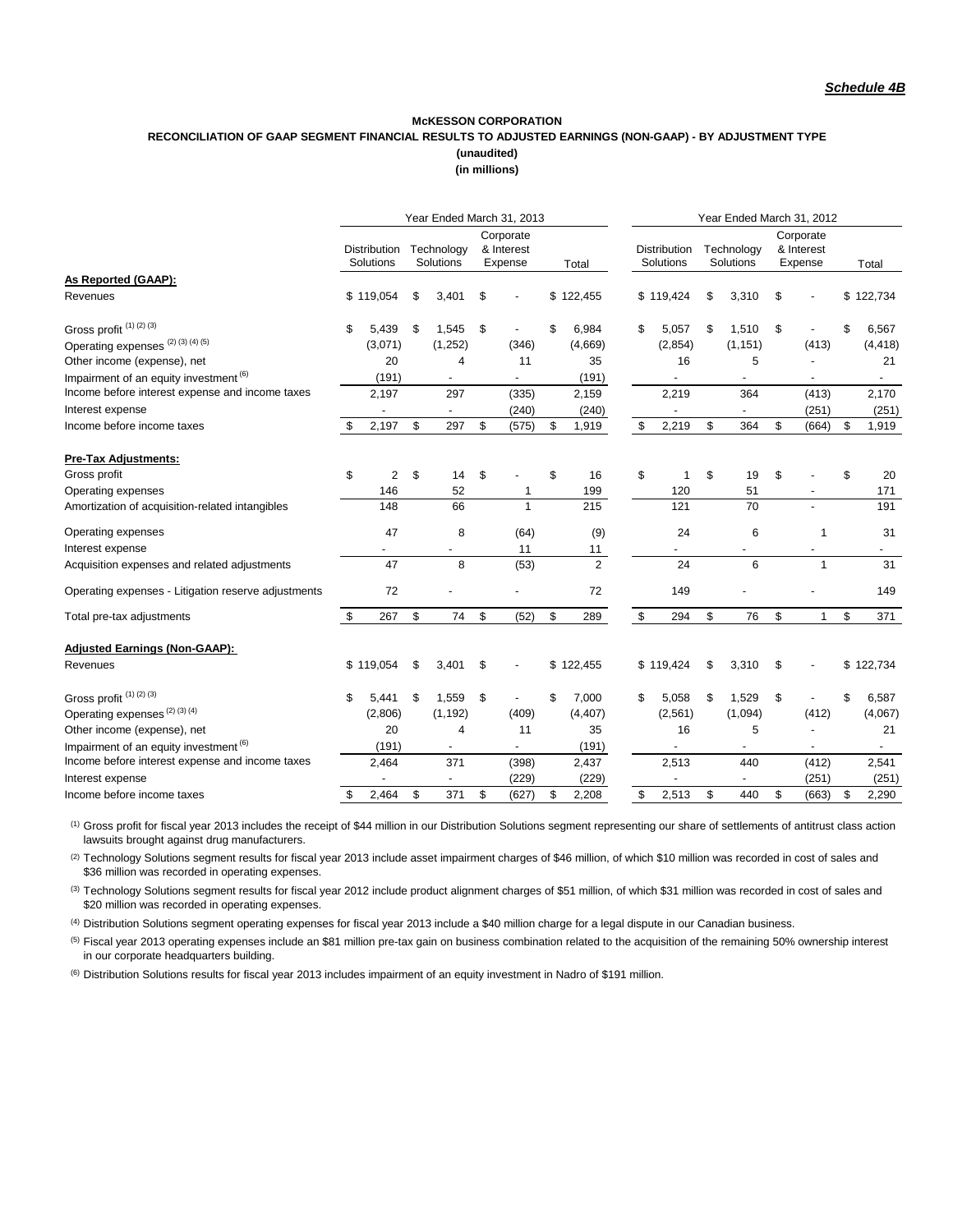### McKESSON CORPORATION CONDENSED CONSOLIDATED BALANCE SHEETS (unaudited) (in millions)

|                                             | March 31,<br>2013 | March 31,<br>2012 |
|---------------------------------------------|-------------------|-------------------|
| <b>ASSETS</b>                               |                   |                   |
| <b>Current Assets</b>                       |                   |                   |
| Cash and cash equivalents                   | \$<br>2,456       | \$<br>3,149       |
| Receivables, net                            | 9,975             | 9,977             |
| Inventories, net                            | 10,335            | 10,073            |
| Prepaid expenses and other                  | 404               | 404               |
| <b>Total Current Assets</b>                 | 23,170            | 23,603            |
| Property, Plant and Equipment, Net          | 1,321             | 1,043             |
| Goodwill                                    | 6,405             | 5,032             |
| Intangible Assets, Net                      | 2,270             | 1,750             |
| <b>Other Assets</b>                         | 1,620             | 1,665             |
| <b>Total Assets</b>                         | \$<br>34,786      | 33,093<br>\$      |
| <b>LIABILITIES AND STOCKHOLDERS' EQUITY</b> |                   |                   |
| <b>Current Liabilities</b>                  |                   |                   |
| Drafts and accounts payable                 | \$<br>16,108      | \$<br>16,114      |
| Short-term borrowings                       |                   | 400               |
| Deferred revenue                            | 1,359             | 1,423             |
| Deferred tax liabilities                    | 1,626             | 1,092             |
| Current portion of long-term debt           | 352               | 508               |
| Other accrued liabilities                   | 1,912             | 2,149             |
| <b>Total Current Liabilities</b>            | 21,357            | 21,686            |
| Long-Term Debt                              | 4,521             | 3,072             |
| <b>Other Noncurrent Liabilities</b>         | 1,838             | 1,504             |

Stockholders' Equity 6,831 5 and Stockholders' Equity 6,831 5 and Stockholders' Equity 6,831 5 5 5 6,831 5 5 6,831 5 6,831 5 6,831 5 6,831 5 6,831 5 6,831 5 6,831 5 6,831 5 6,831 5 6,831 5 6,831 5 6,831 5 6,831 5 6,831 5 6 Total Liabilities and Stockholders' Equity **Accord 2018 5 34,786 5 33,093**